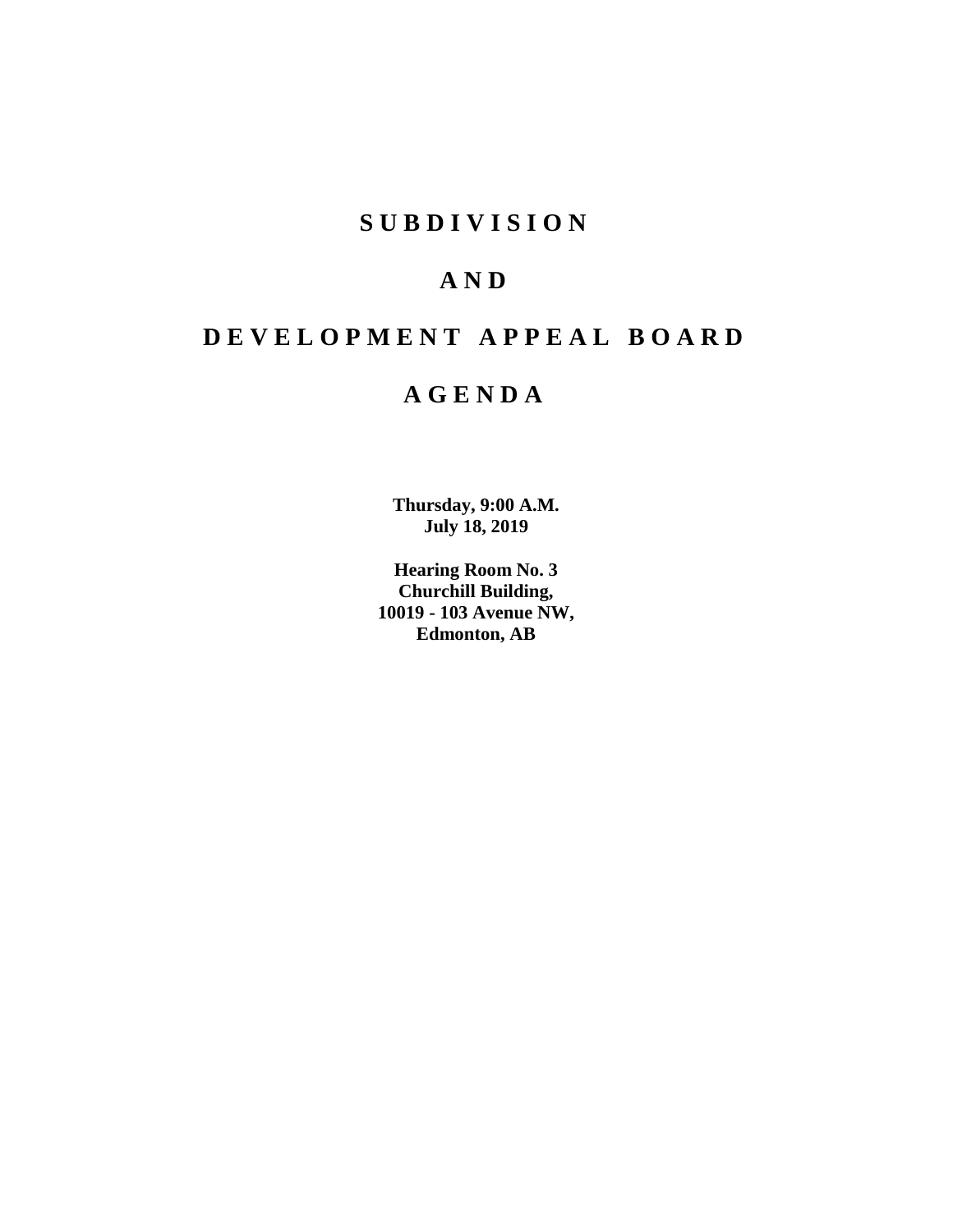# **SUBDIVISION AND DEVELOPMENT APPEAL BOARD HEARING ROOM NO. 3**

|       | 9:00 A.M.    | SDAB-D-19-110 |                                                                                               |
|-------|--------------|---------------|-----------------------------------------------------------------------------------------------|
|       |              |               |                                                                                               |
|       |              |               | Construct an over-height Fence for a Religious<br>Assembly, existing without Permits (maximum |
|       |              |               | height $2.03$ m)                                                                              |
|       |              |               | 16310 - 106 Avenue NW                                                                         |
|       |              |               | 10610 - 163 Street NW                                                                         |
|       |              |               | 10614 - 163 Street NW                                                                         |
|       |              |               | Project No.: 264872041-002                                                                    |
|       |              |               |                                                                                               |
|       |              |               |                                                                                               |
| $\Pi$ | $10:30$ A.M. | SDAB-D-19-108 |                                                                                               |
|       |              |               | Install (1) Freestanding Off-premises Sign                                                    |
|       |              |               | (PATTISON   SPECTRUM 4 ENTERPRISES                                                            |
|       |              |               | $LTD.$ )                                                                                      |
|       |              |               | 12425 - 118 Avenue NW                                                                         |
|       |              |               | Project No.: 314488677-001                                                                    |
|       |              |               |                                                                                               |
|       |              |               |                                                                                               |
|       |              |               |                                                                                               |

*NOTE: Unless otherwise stated, all references to "section numbers" refer to the authority under the Edmonton Zoning Bylaw 12800.*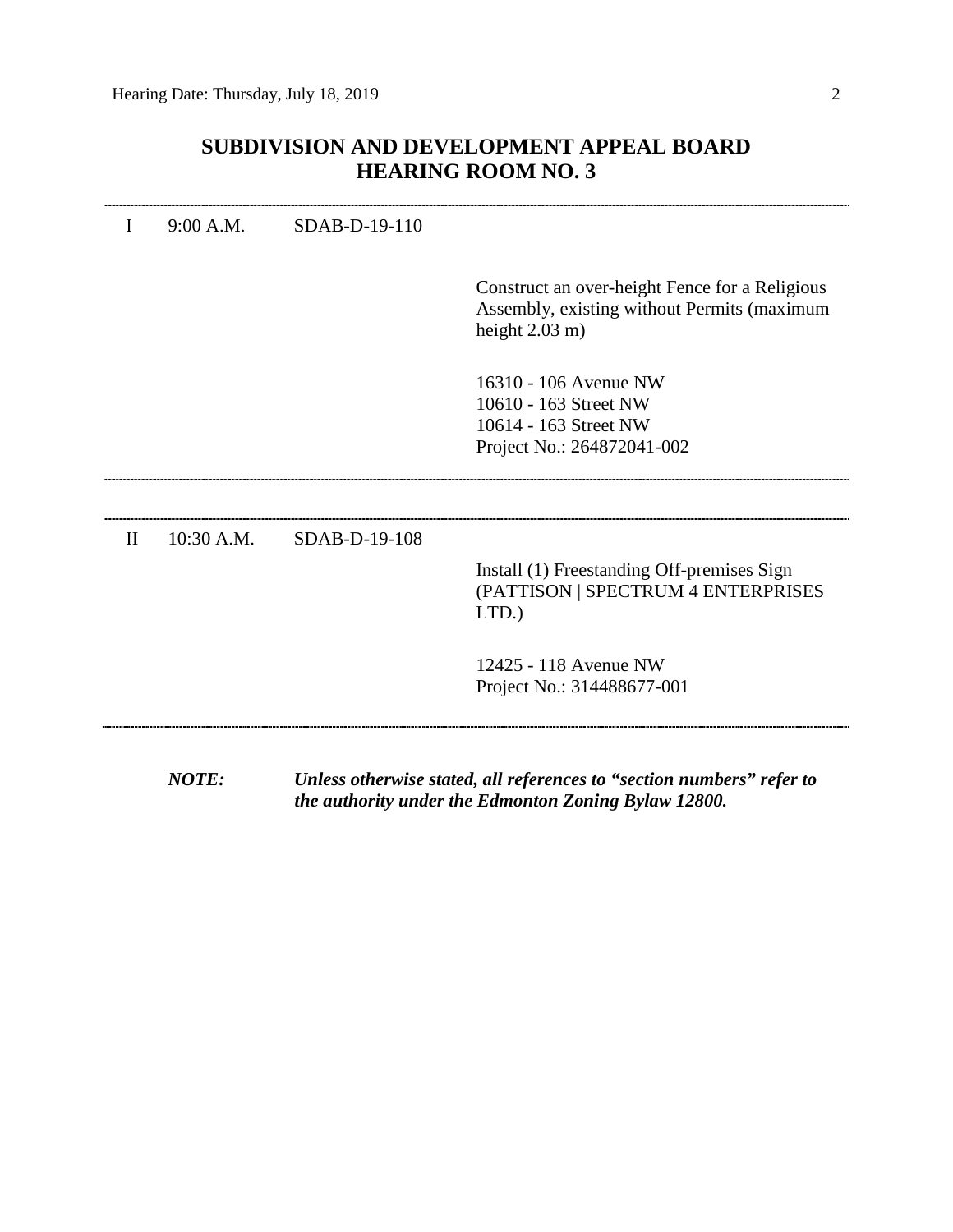#### **ITEM I: 9:00 A.M. FILE: SDAB-D-19-110**

# AN APPEAL FROM THE DECISION OF THE DEVELOPMENT OFFICER

## APPELLANT:

APPLICATION NO.: 264872041-002

APPLICATION TO: Construct an over-height Fence for a Religious Assembly, existing without Permits (maximum height 2.03 m)

DECISION OF THE DEVELOPMENT AUTHORITY: Refused

DECISION DATE: May 31, 2019

DATE OF APPEAL: June 21, 2019

MUNICIPAL DESCRIPTION OF SUBJECT PROPERTY: 16310 - 106 Avenue NW

LEGAL DESCRIPTION: Plan 4746KS Blk 1 Lot 26, Plan 4746KS Blk 1 Lot 27, Plan 4746KS Blk 1 Lot 25,

10610 - 163 Street NW 10614 - 163 Street NW

Plan 4746KS Blk 1 Lot 28

ZONE: (RF1) Single Detached Residential Zone

OVERLAY: Mature Neighbourhood Overlay

STATUTORY PLAN: Jasper Place Area Redevelopment Plan

## *Grounds for Appeal*

The Appellant provided the following reasons for appealing the decision of the Development Authority:

I am filing an appeal on behalf of St. Virgin Mary Ethiopian Orthodox Tewahido Church regarding the development refusal forwarded by the city. The existing fence is built in accordance with but which exceeds the allowed maximum height of 1.2 meters under the Edmonton Zoning Bylaw 12800. The church requests the city to reconsider the decision due to the following reasons.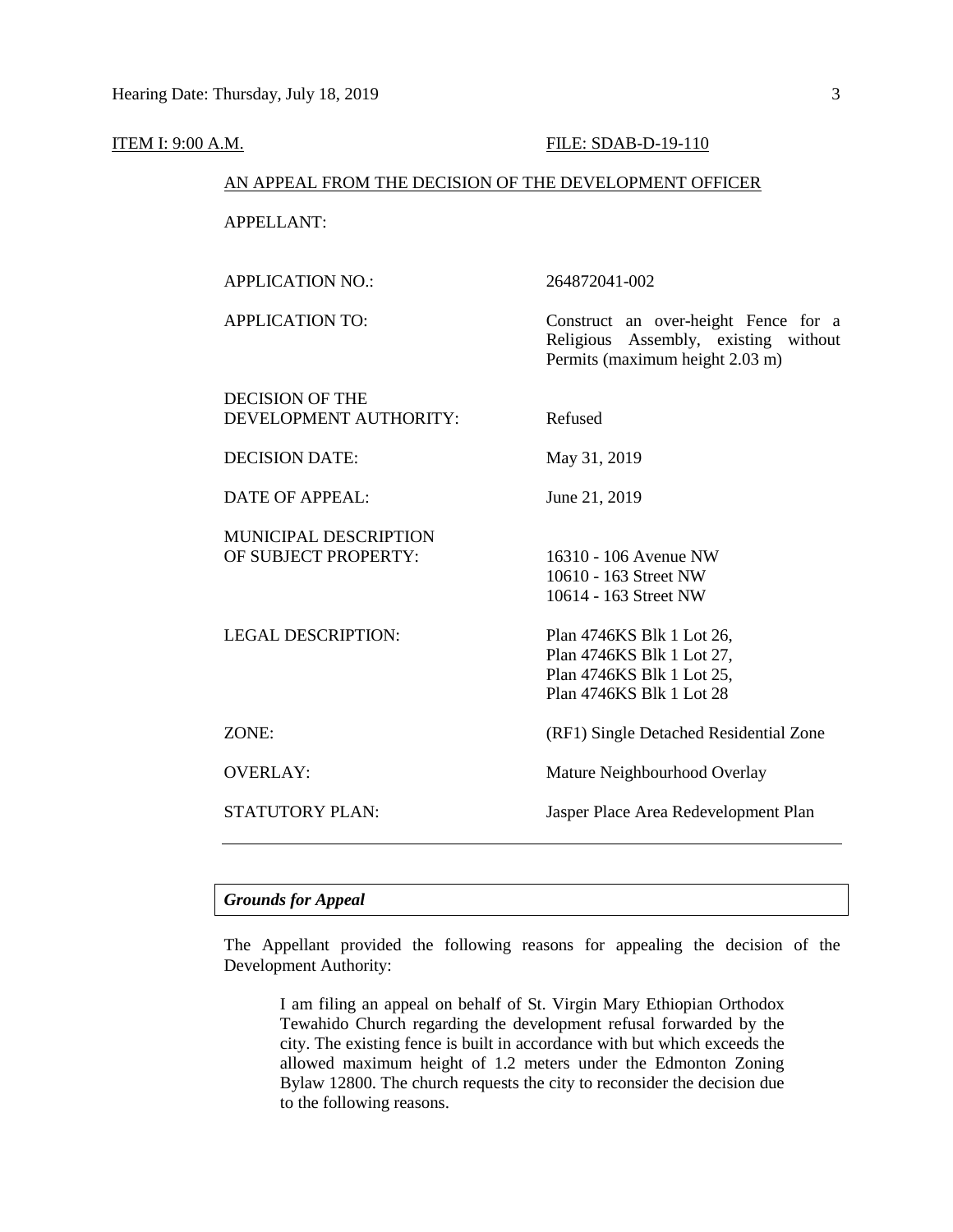- It is a see-through mesh fence resembling the surrounding neighborhood, built for the sole purpose of security and safeguarding of children in the vicinity. The church also offers these children Bible study and other academic assistance on weekends. We believe our church plays a vital role in shaping the children in good behavior and academic excellence and in response, we request the city to reconsider their decision accordingly.

 - The income of our church depends on the donation and offerings of our members and participants, we have spent a lot of our resources and money on constructing the fence. The demolition and reconstruction of the fence may cause some economic setbacks in the overall activity and progress of our church.

\_\_\_\_\_\_\_\_\_\_\_\_\_\_\_\_\_\_\_\_\_\_\_\_\_\_\_\_\_\_\_\_\_\_\_\_\_\_\_\_\_\_\_\_\_\_\_\_\_\_\_\_\_\_\_\_\_\_\_\_\_\_\_\_\_\_\_\_\_\_\_\_

We hope the city accepts our appeal and changes its final decision.

# *General Matters*

# **Appeal Information:**

The *Municipal Government Act*, RSA 2000, c M-26 states the following:

#### **Grounds for Appeal**

**685(1)** If a development authority

- (a) fails or refuses to issue a development permit to a person,
- (b) issues a development permit subject to conditions, or
- (c) issues an order under section 645,

the person applying for the permit or affected by the order under section 645 may appeal to the subdivision and development appeal board.

#### **Appeals**

**686(1)** A development appeal to a subdivision and development appeal board is commenced by filing a notice of the appeal, containing reasons, with the board,

- (a) in the case of an appeal made by a person referred to in section 685(1)
	- (i) with respect to an application for a development permit,
		- (A) within 21 days after the date on which the written decision is given under section 642, […]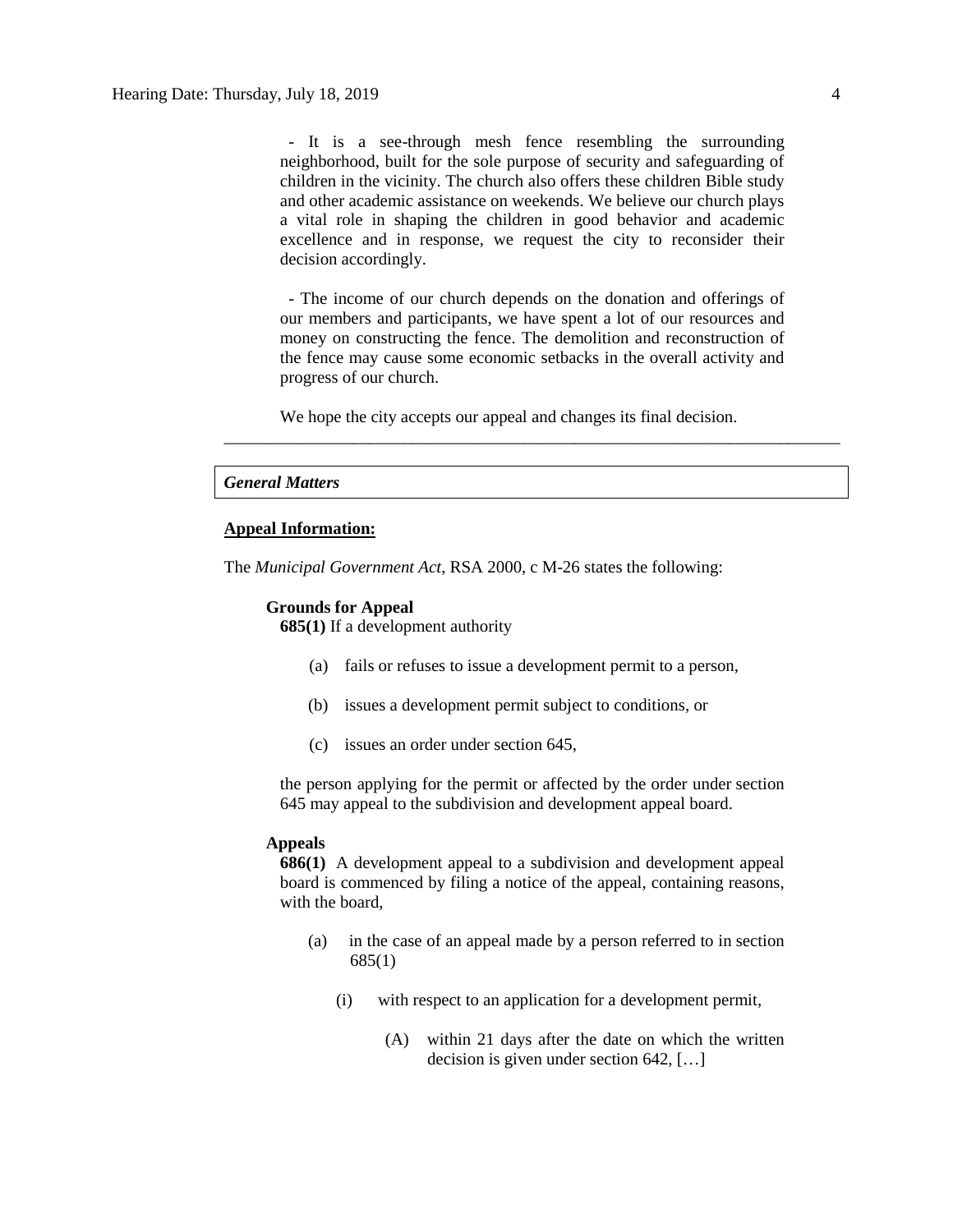#### **Hearing and Decision**

**687(3)** In determining an appeal, the subdivision and development appeal board

…

- (a.1) must comply with the land use policies;
- (a.2) subject to section 638, must comply with any applicable statutory plans;
- (a.3) subject to clauses (a.4) and (d), must comply with any land use bylaw in effect;
- (a.4) must comply with the applicable requirements of the regulations under the Gaming, Liquor and Cannabis Act respecting the location of premises described in a cannabis licence and distances between those premises and other premises;
	- …
	- (c) may confirm, revoke or vary the order, decision or development permit or any condition attached to any of them or make or substitute an order, decision or permit of its own;
	- (d) may make an order or decision or issue or confirm the issue of a development permit even though the proposed development does not comply with the land use bylaw if, in its opinion,
		- (i) the proposed development would not
			- (A) unduly interfere with the amenities of the neighbourhood, or
			- (B) materially interfere with or affect the use, enjoyment or value of neighbouring parcels of land,

and

(ii) the proposed development conforms with the use prescribed for that land or building in the land use bylaw.

## **General Provisions from the** *Edmonton Zoning Bylaw:*

Under section 110.3(5), a **Religious Assembly** is a **Discretionary Use** in the **(RF1) Single Detached Residential Zone**.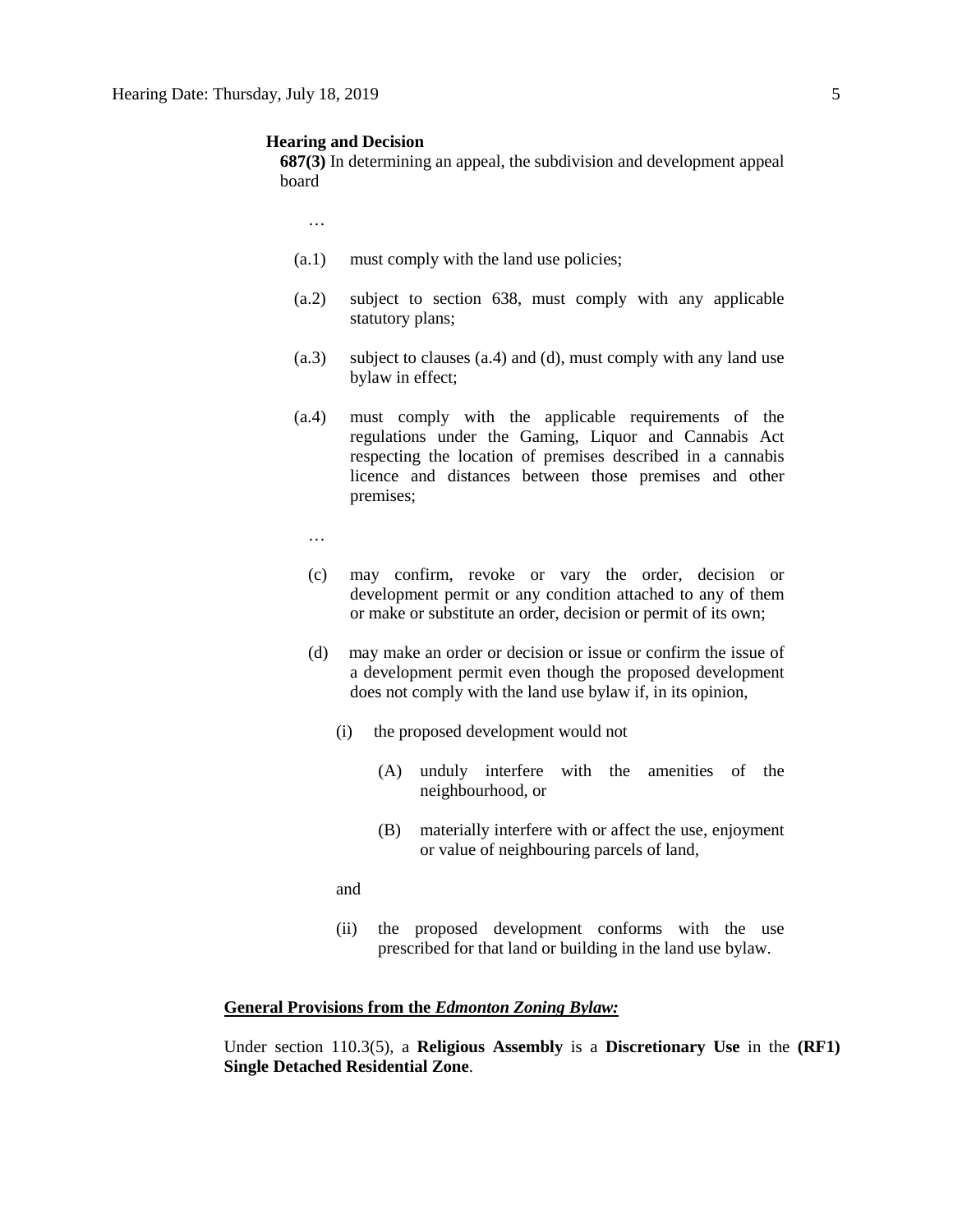# Hearing Date: Thursday, July 18, 2019 6

Under section 6.1, **Accessory** means "when used to describe a Use or building, a Use or building naturally or normally incidental, subordinate, and devoted to the principal Use or building, and located on the same lot or Site.

Under section 6.1, **Fence** means "a structure constructed at ground level, used to prevent or restrict passage, provide visual screening, noise attenuation, Landscaping, or to mark a boundary."

Under section 6.1, **Height** means "a vertical distance between two points."

Under section 6.1, **Front Yard** means:

the portion of a Site abutting the Front Lot Line extending across the full width of the Site, situated between the Front Lot Line and the nearest wall of the principal building, not including projections.



Under section 6.1, **Side Yard** means:

that portion of a Site abutting a Side Lot Line extending from the Front Yard to the Rear Yard. The Side Yard is situated between the Side Lot Line and the nearest wall of principal building, not including projections.

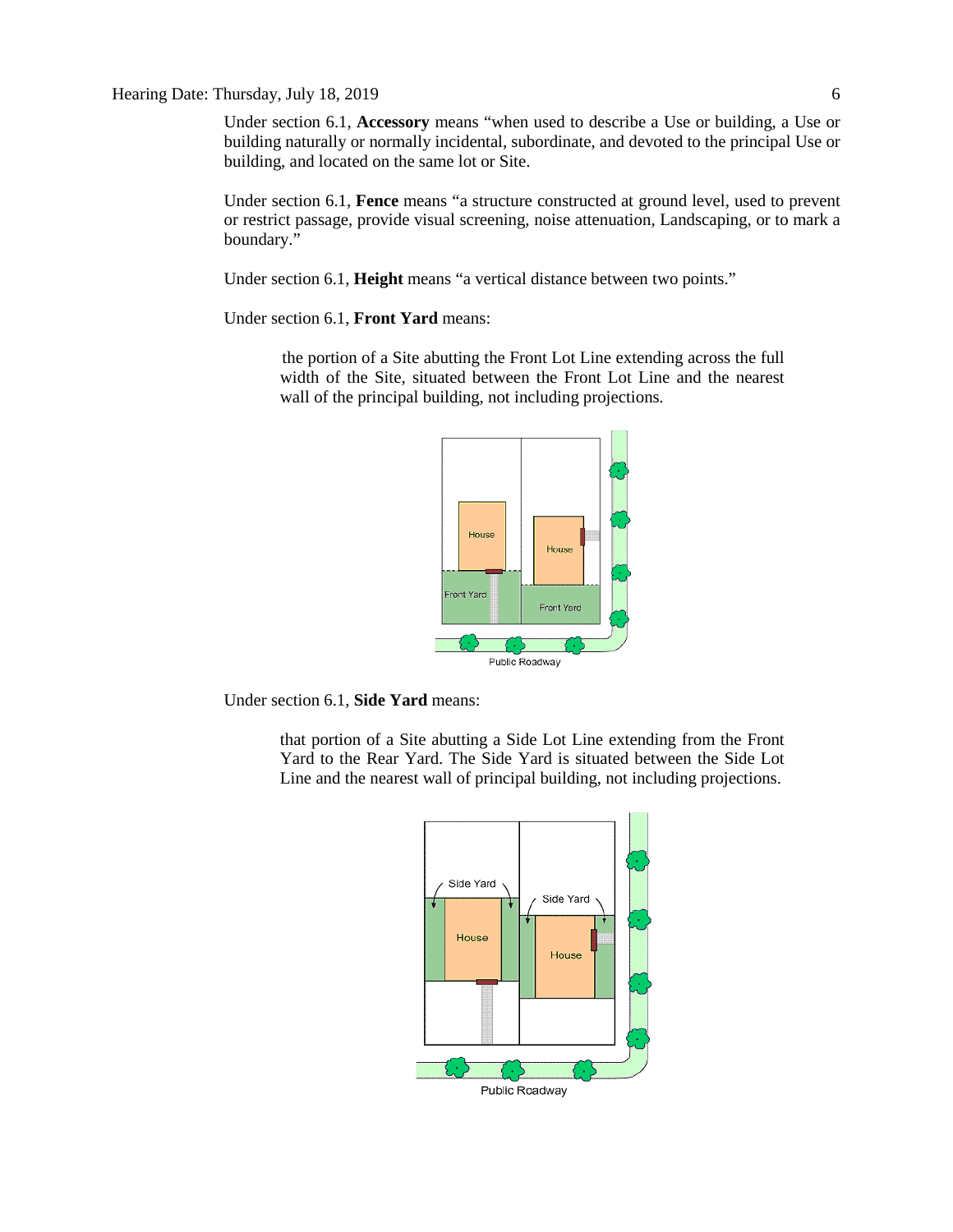Section 110.1 states that the **General Purpose** of the **(RF1) Single Detached Residential Zone** is "to provide for Single Detached Housing while allowing other forms of small scale housing in the form of Secondary Suites, Garden Suites, Semi-detached Housing and Duplex Housing."

Section 814.1 states that the **General Purpose** of the **Mature Neighbourhood Overlay** is to:

to regulate residential development in Edmonton's mature residential neighbourhoods, while responding to the context of surrounding development, maintaining the pedestrian-oriented design of the streetscape, and to provide an opportunity for consultation by gathering input from affected parties on the impact of a proposed variance to the Overlay regulations.

*Fences, Walls, Gates, and Privacy Screening in Residential Zones*

Section 49.1 states the following with respect to *Fences, walls and gates*:

- a. The regulations contained within Section 49.1 of this Bylaw apply to:
	- i. the Height of the material used in the construction of a Fence, wall, or gate, such as but not limited to boards, panels, masonry, ornamental iron, and chain link, plus any additional elements used for screening, such as, but not limited to, lattice.
- b. Notwithstanding subsection  $49(1)(a)$ , the regulations for Fences, walls, and gates contained within this Section do not apply to the Height of the posts or other supporting material used to anchor the Fence, wall, or gate.
- c. The Height of a Fence, wall, or gate shall be measured from the general ground level 0.5 m back from the property line of the Site on which the Fence, wall, or gate is to be constructed.
- d. On an Interior Site, the Height of a Fence, wall, or gate shall not exceed:
	- i. 1.2 m for the portion of the Fence, wall, or gate constructed in the Front Yard, and
	- ii. 1.85 m in all other Yards.
- e. **On a Corner Site, the Height of a Fence, wall, or gate shall not exceed:**
	- i. **1.2 m for the portion of the Fence, wall, or gate constructed in the Front Yard,**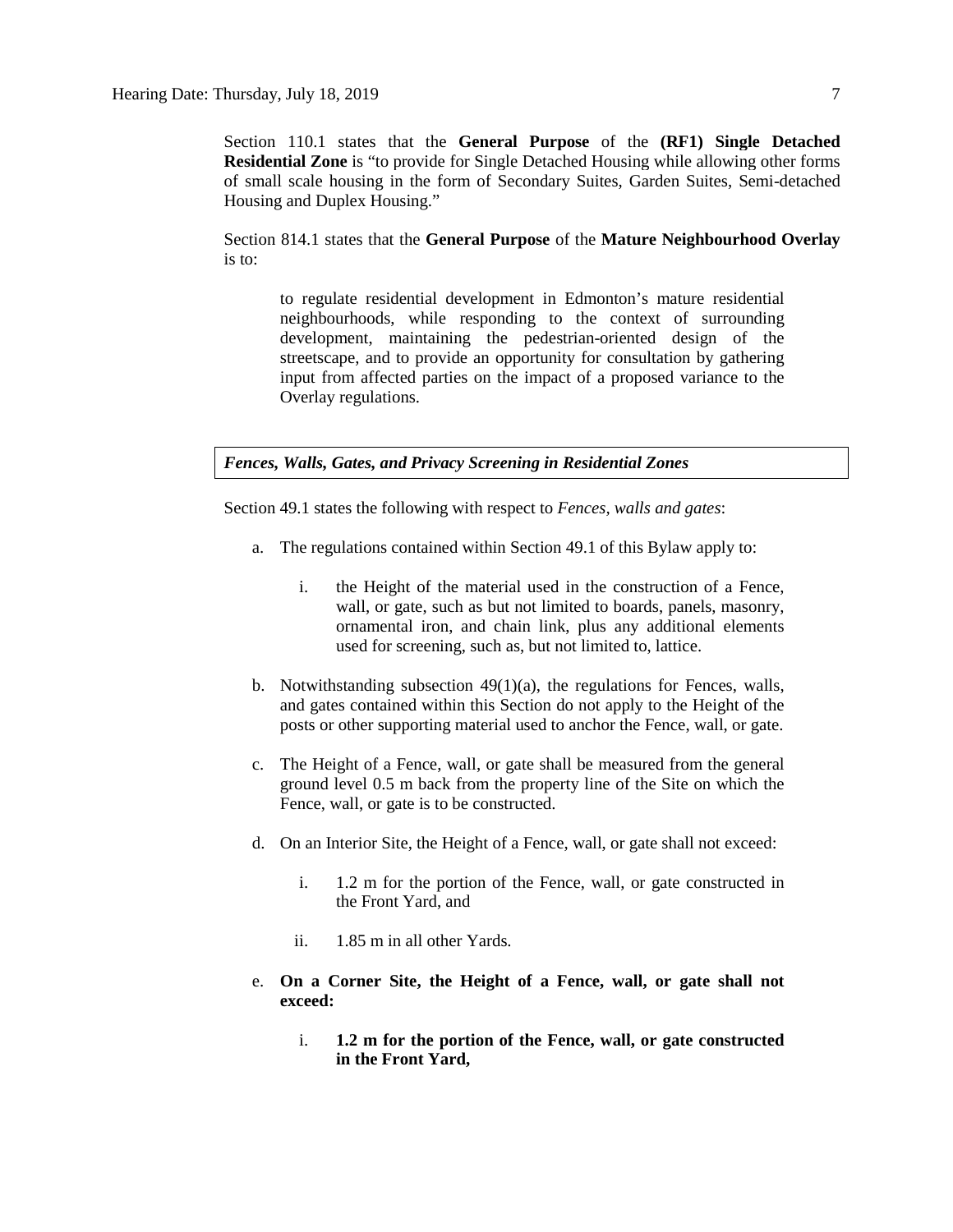- ii. **1.2 m for the portion of the Fence, wall, or gate situated between the flanking Side Lot Line and the foremost side Façade of the principal structure, and extending from the Front Lot Line to the Rear Lot Line,** and
- iii. 1.85 m in all other Yards.
- f. **In the case where the permitted Height of a Fence, wall, or gate is 1.2 m, the Development Officer may vary the Height of the Fence, wall, or gate to a maximum of 1.85 m, in order to provide additional screening from public roadways or incompatible adjacent Uses**,
- g. In the case where the permitted Height of a Fence, wall, or gate is 1.85 m, the Development Officer may vary the Height of the Fence, wall, or gate to a maximum of 2.44 m, in order to provide additional screening from public roadways or incompatible adjacent Uses,
- h. Notwithstanding subsection 49.1(f) and subsection 49.1(g) of this Bylaw, in the case of Double Fronting Sites, the Development Officer may grant a variance to allow a Fence, wall, or gate of up to 1.85 m in Height in one of the Front Yards, and allow a Fence, wall, or gate of up to 2.44 m in Height in the other Front Yard, having regard to the location of Fences, walls, and gates in the surrounding area and the requirement for screening.

### **Development Officer's Determination**

**The subject site is zoned RF1 (Single Detached Residential) Zone.**

**1. Section 49.1(e)(i) - On a Corner Site, the Height of a Fence, wall, or gate shall not exceed 1.2 m for the portion of the Fence , wall, or gate constructed in the Front Yard.**

**Proposed height: 1.96 m Exceeds by: 0.76 m**

**2. Section 49.1(e)(ii) - On a Corner Site, the Height of a Fence, wall, or gate shall not exceed 1.2 m for the portion of the Fence, wall, or gate situated between the flanking Side Lot Line and the foremost side Façade of the principal structure, and extending from the Front Lot Line to the Rear Lot Line.**

**Proposed height: 1.78 m - 2.03 m Exceeds by: 0.83 m**

**3. Section 49.1(f) - In the case where the permitted Height of a Fence, wall, or gate is 1.2 m, the Development Officer may vary the Height of the Fence, wall, or gate to a maximum of 1.85 m, in order to provide additional screening from public roadways or incompatible adjacent Uses.**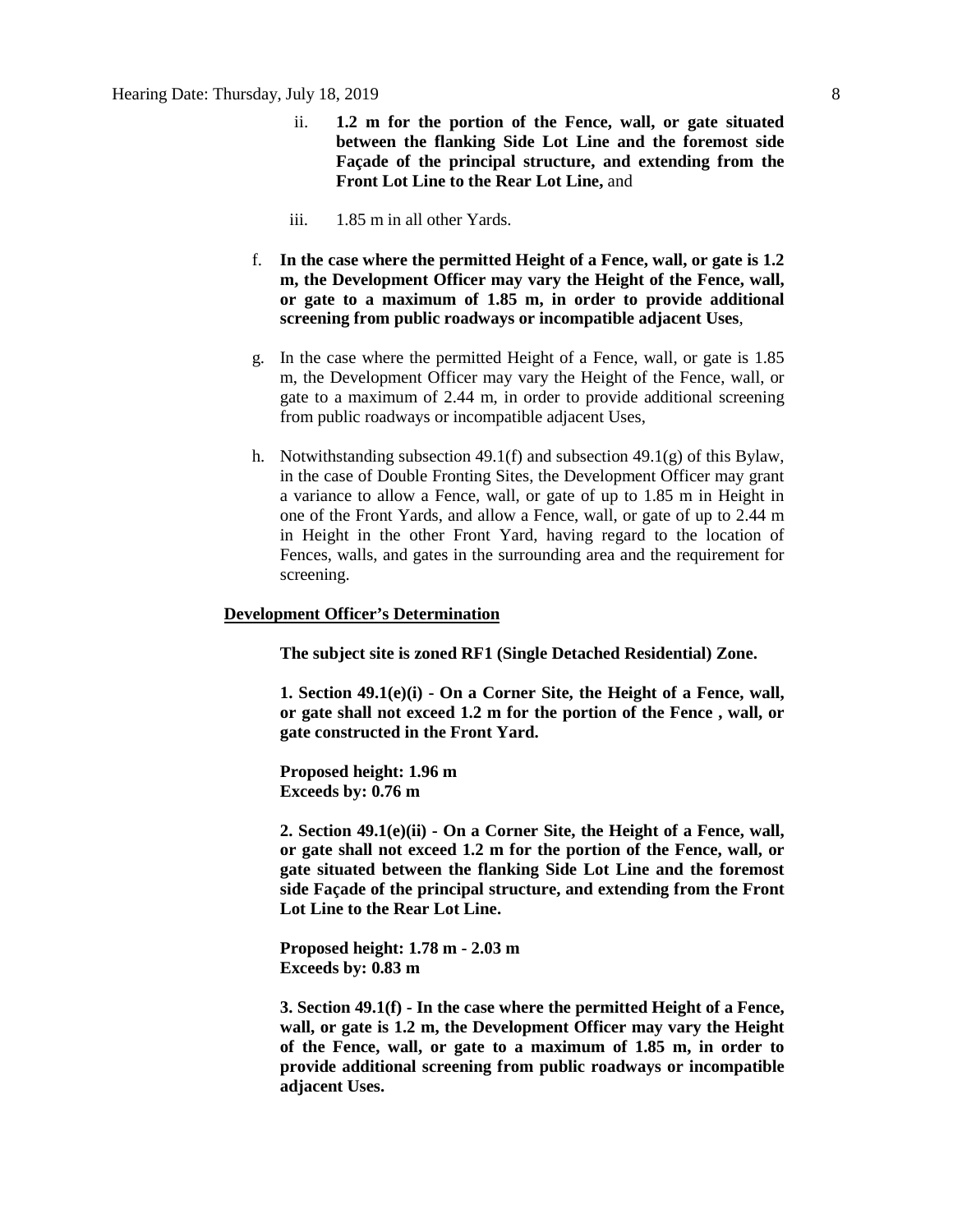Hearing Date: Thursday, July 18, 2019 9

**The Development Officer cannot exercise discretion above 1.85 m. The fence height is 1.78 m - 2.03 m. In addition, except as otherwise provided in this Bylaw, there shall be no variance from maximum Height regulations (Ref. Section 11.4.1(b))**

**NOTES:**

**a. All above references to section numbers refer to the authority under the Edmonton Zoning Bylaw 12800 as amended.** [unedited]

Notice to Applicant/Appellant

Provincial legislation requires that the Subdivision and Development Appeal Board issue its official decision in writing within fifteen days of the conclusion of the hearing.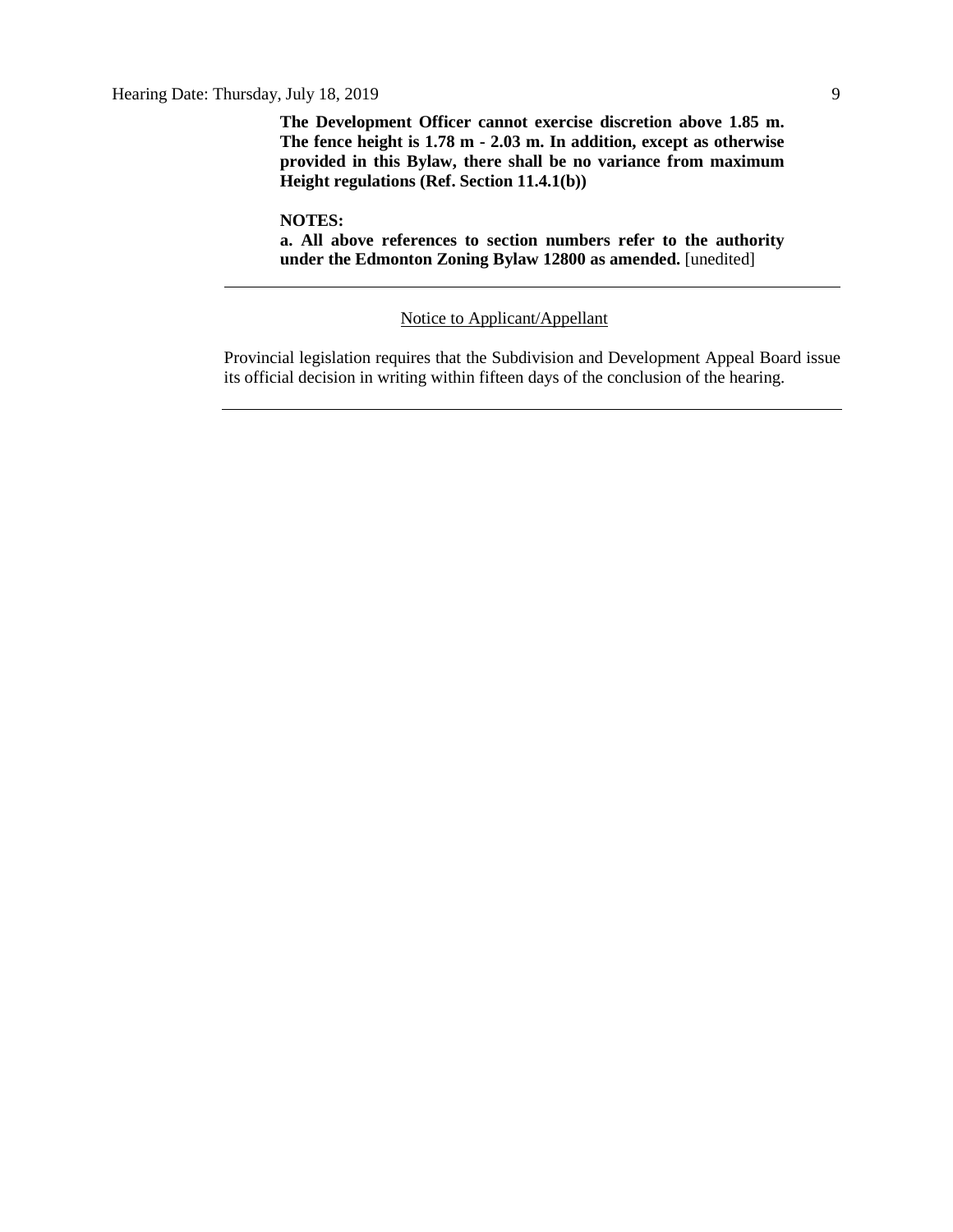|                                                                                                               |                                                                | Project Number: 264872041-002<br><b>Application Date:</b><br>MAY 09, 2019 |  |  |  |
|---------------------------------------------------------------------------------------------------------------|----------------------------------------------------------------|---------------------------------------------------------------------------|--|--|--|
| <b>dmonton</b>                                                                                                | <b>Application for</b>                                         | Printed:<br>June 21, 2019 at 3:51 PM<br>1 of 2<br>Page:                   |  |  |  |
|                                                                                                               |                                                                |                                                                           |  |  |  |
| <b>Major Development Permit</b>                                                                               |                                                                |                                                                           |  |  |  |
| This document is a Development Permit Decision for the development application described below.               |                                                                |                                                                           |  |  |  |
| <b>Applicant</b><br>Property Address(es) and Legal Description(s)                                             |                                                                |                                                                           |  |  |  |
| 16310 - 106 AVENUE NW                                                                                         |                                                                |                                                                           |  |  |  |
| Plan 4746KS Blk 1 Lot 26                                                                                      |                                                                |                                                                           |  |  |  |
| 10610 - 163 STREET NW<br>Plan 4746KS Blk 1 Lot 27                                                             |                                                                |                                                                           |  |  |  |
|                                                                                                               | 16310 - 106 AVENUE NW                                          |                                                                           |  |  |  |
|                                                                                                               | Plan 4746KS Blk 1 Lot 25                                       |                                                                           |  |  |  |
|                                                                                                               | 10614 - 163 STREET NW                                          |                                                                           |  |  |  |
|                                                                                                               | Plan 4746KS Blk 1 Lot 28                                       |                                                                           |  |  |  |
|                                                                                                               | <b>Specific Address(es)</b>                                    |                                                                           |  |  |  |
|                                                                                                               | Building: 16310 - 106 AVENUE NW                                |                                                                           |  |  |  |
| <b>Scope of Application</b>                                                                                   |                                                                |                                                                           |  |  |  |
| To construct an over-height Fence for a Religious Assembly, existing without Permits (maximum height 2.03 m). |                                                                |                                                                           |  |  |  |
| <b>Permit Details</b>                                                                                         |                                                                |                                                                           |  |  |  |
| Class of Permit:                                                                                              | <b>Contact Person:</b>                                         |                                                                           |  |  |  |
| Gross Floor Area (sq.m.):                                                                                     | Lot Grading Needed?: N                                         |                                                                           |  |  |  |
| New Sewer Service Required: N                                                                                 | NumberOfMainFloorDwellings:                                    |                                                                           |  |  |  |
| Site Area (sq. m.):                                                                                           | Stat. Plan Overlay/Annex Area: Mature Neighbourhood<br>Overlay |                                                                           |  |  |  |
| I/We certify that the above noted details are correct.                                                        |                                                                |                                                                           |  |  |  |
| Applicant signature:                                                                                          |                                                                |                                                                           |  |  |  |
| <b>Development Application Decision</b>                                                                       |                                                                |                                                                           |  |  |  |
| Refused                                                                                                       |                                                                |                                                                           |  |  |  |
| Issue Date: May 31, 2019 Development Authority: XU, HAILEE                                                    |                                                                |                                                                           |  |  |  |
|                                                                                                               |                                                                |                                                                           |  |  |  |
|                                                                                                               |                                                                |                                                                           |  |  |  |
|                                                                                                               |                                                                |                                                                           |  |  |  |
|                                                                                                               |                                                                |                                                                           |  |  |  |
|                                                                                                               |                                                                |                                                                           |  |  |  |
|                                                                                                               |                                                                |                                                                           |  |  |  |
|                                                                                                               |                                                                |                                                                           |  |  |  |
|                                                                                                               |                                                                |                                                                           |  |  |  |
|                                                                                                               |                                                                |                                                                           |  |  |  |
|                                                                                                               |                                                                |                                                                           |  |  |  |
|                                                                                                               |                                                                |                                                                           |  |  |  |
|                                                                                                               |                                                                |                                                                           |  |  |  |
|                                                                                                               |                                                                |                                                                           |  |  |  |
| THIS IS NOT A PERMIT                                                                                          |                                                                |                                                                           |  |  |  |
|                                                                                                               |                                                                |                                                                           |  |  |  |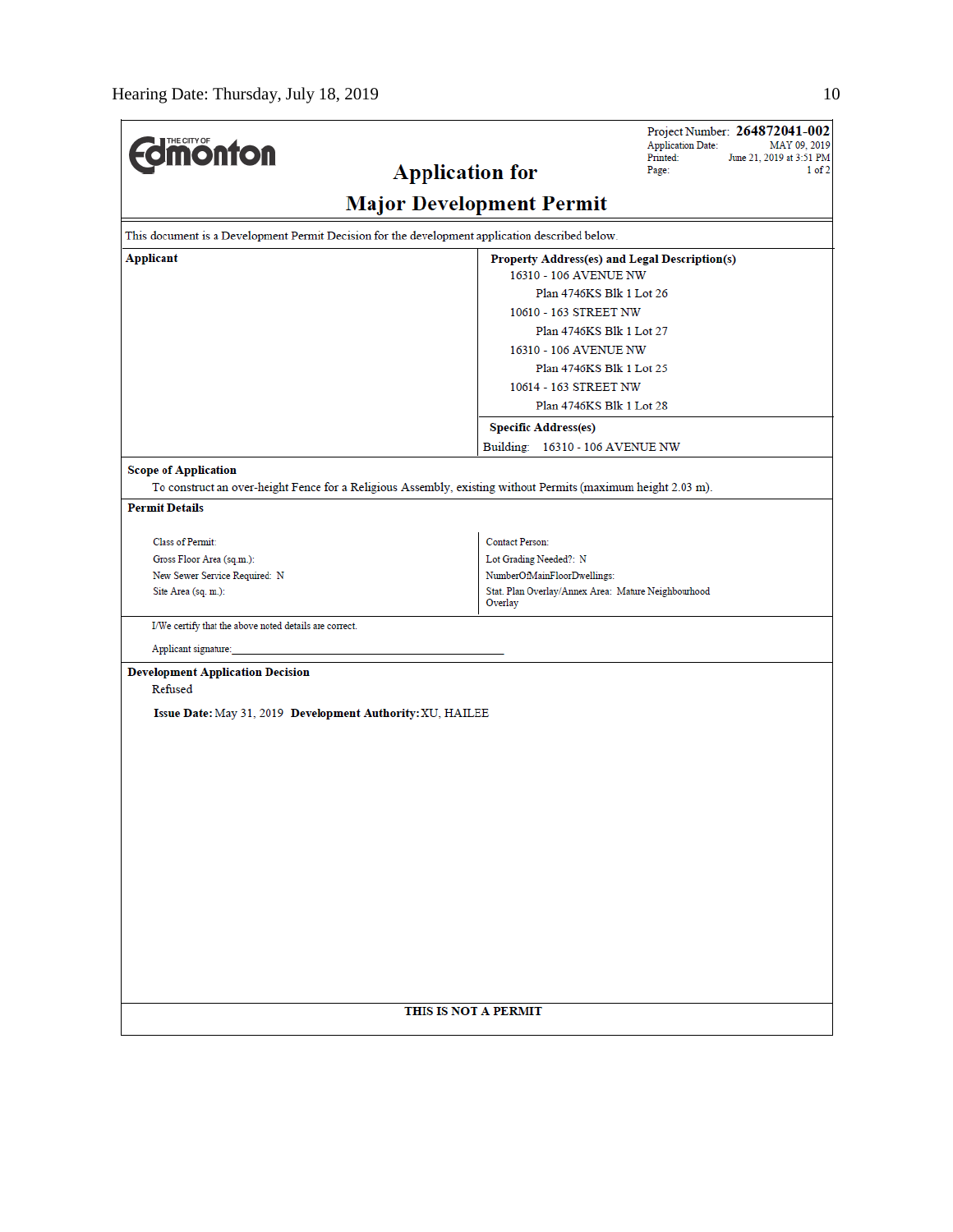| <b><i><u><u><b>MONTON</b></u></u></i></b>                                                      |                                         | <b>Application for</b>          |                      | Project Number: 264872041-002<br><b>Application Date:</b><br>MAY 09, 2019<br>Printed:<br>June 21, 2019 at 3:51 PM<br>$2$ of $2$<br>Page:                                                                                                                                   |
|------------------------------------------------------------------------------------------------|-----------------------------------------|---------------------------------|----------------------|----------------------------------------------------------------------------------------------------------------------------------------------------------------------------------------------------------------------------------------------------------------------------|
|                                                                                                |                                         | <b>Major Development Permit</b> |                      |                                                                                                                                                                                                                                                                            |
| <b>Reason for Refusal</b><br>The subject site is zoned RF1 (Single Detached Residential) Zone. |                                         |                                 |                      |                                                                                                                                                                                                                                                                            |
| wall, or gate constructed in the Front Yard.                                                   |                                         |                                 |                      | 1. Section 49.1(e)(i) - On a Corner Site, the Height of a Fence, wall, or gate shall not exceed 1.2 m for the portion of the Fence,                                                                                                                                        |
| Proposed height: 1.96 m<br>Exceeds by: 0.76 m                                                  |                                         |                                 |                      |                                                                                                                                                                                                                                                                            |
| from the Front Lot Line to the Rear Lot Line.                                                  |                                         |                                 |                      | 2. Section $49.1(e)(ii)$ - On a Corner Site, the Height of a Fence, wall, or gate shall not exceed 1.2 m for the portion of the Fence,<br>wall, or gate situated between the flanking Side Lot Line and the foremost side Façade of the principal structure, and extending |
| Proposed height: $1.78$ m $- 2.03$ m<br>Exceeds by: 0.83 m                                     |                                         |                                 |                      |                                                                                                                                                                                                                                                                            |
| incompatible adjacent Uses.                                                                    |                                         |                                 |                      | 3. Section 49.1(f) - In the case where the permitted Height of a Fence, wall, or gate is 1.2 m, the Development Officer may vary the<br>Height of the Fence, wall, or gate to a maximum of 1.85 m, in order to provide additional screening from public roadways or        |
|                                                                                                |                                         |                                 |                      | The Development Officer cannot exercise discretion above 1.85 m. The fence height is 1.78 m - 2.03 m. In addition, except as<br>otherwise provided in this Bylaw, there shall be no variance from maximum Height regulations (Ref. Section 11.4.1(b))                      |
| <b>NOTES:</b><br><b>Rights of Appeal</b><br>through 689 of the Municipal Government Act.       |                                         |                                 |                      | a. All above references to section numbers refer to the authority under the Edmonton Zoning Bylaw 12800 as amended.<br>The Applicant has the right of appeal within 21 days after the date on which the decision is made, as outlined in Section 683                       |
| <b>Fees</b>                                                                                    |                                         |                                 |                      |                                                                                                                                                                                                                                                                            |
| Major Dev. Application Fee<br><b>Total GST Amount:</b>                                         | <b>Fee Amount</b><br>\$368.00<br>\$0.00 | <b>Amount Paid</b><br>\$368.00  | Receipt#<br>05836554 | <b>Date Paid</b><br>May 09, 2019                                                                                                                                                                                                                                           |
| <b>Totals for Permit:</b>                                                                      | \$368.00                                | \$368.00                        |                      |                                                                                                                                                                                                                                                                            |
|                                                                                                |                                         |                                 |                      |                                                                                                                                                                                                                                                                            |
|                                                                                                |                                         |                                 |                      |                                                                                                                                                                                                                                                                            |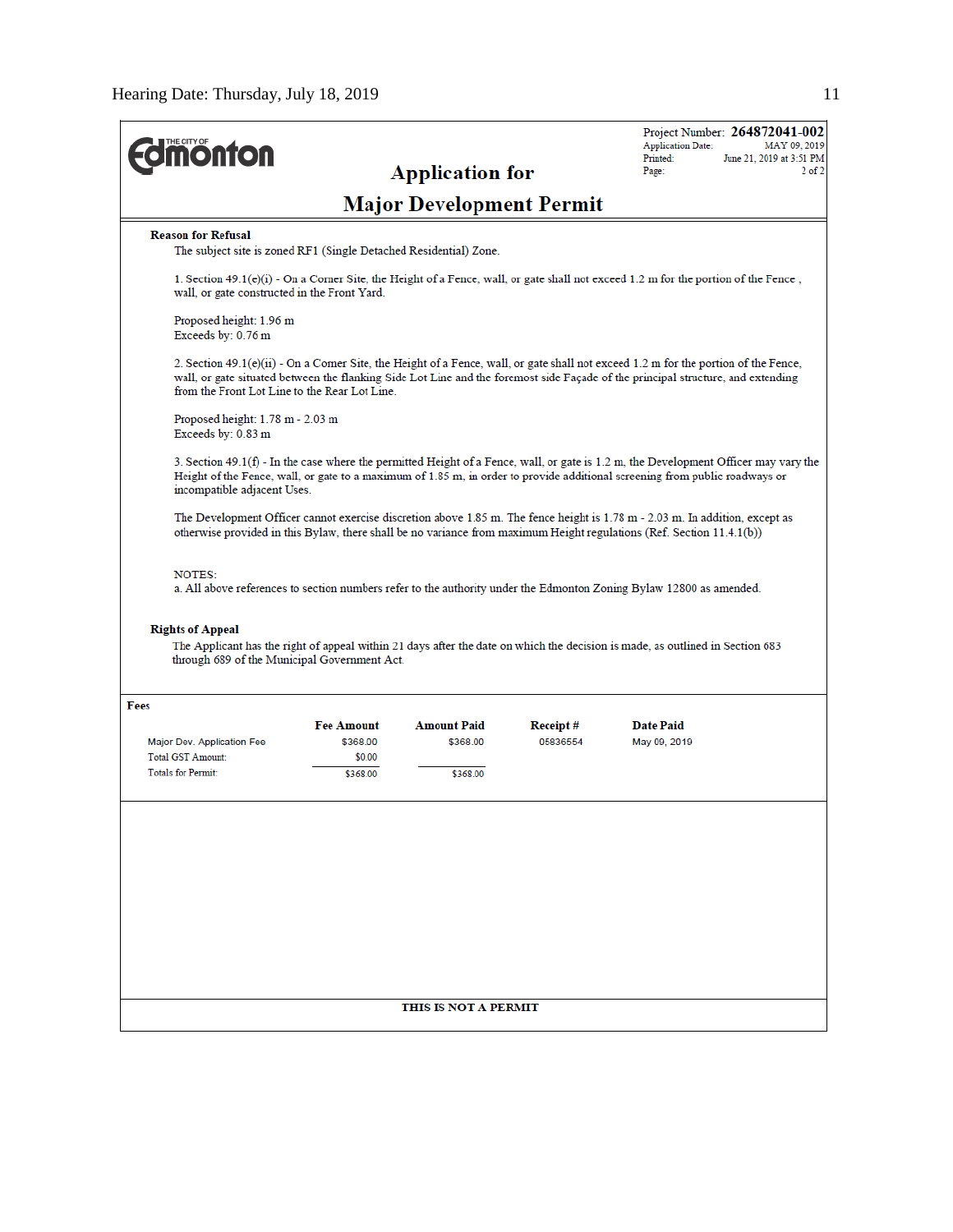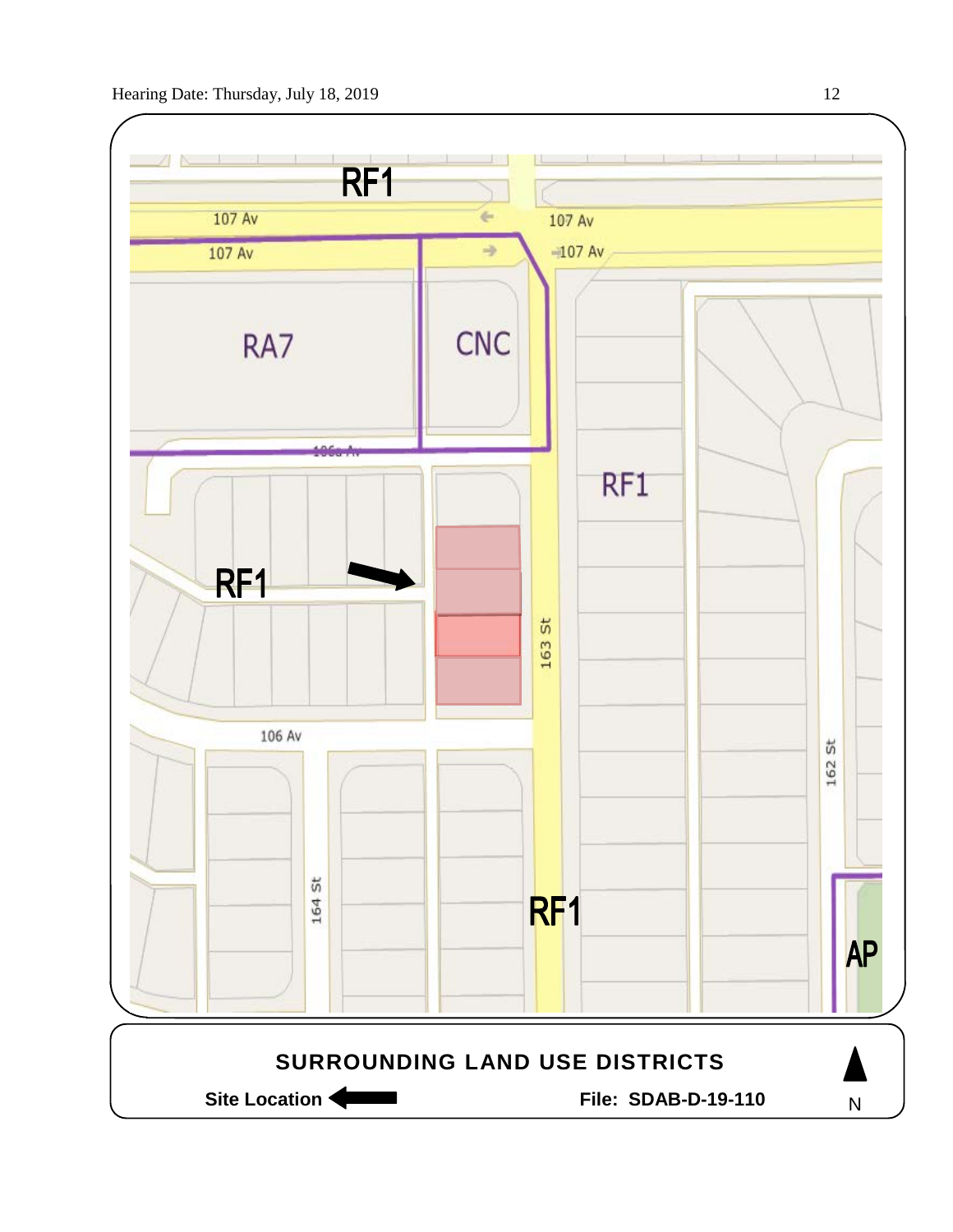| AN ALLEAL FROM THE DECISION OF THE DEVELOPMENT OFFICER |                                                                                                     |
|--------------------------------------------------------|-----------------------------------------------------------------------------------------------------|
| <b>APPELLANT:</b>                                      |                                                                                                     |
| <b>APPLICATION NO.:</b>                                | 314488677-001                                                                                       |
| APPLICATION TO:                                        | Install (1) Freestanding Off-premises Sign<br>(PATTISON   SPECTRUM<br>4<br><b>ENTERPRISES LTD.)</b> |
| DECISION OF THE<br>DEVELOPMENT AUTHORITY:              | Refused                                                                                             |
| <b>DECISION DATE:</b>                                  | June 19, 2019                                                                                       |
| DATE OF APPEAL:                                        | June 24, 2019                                                                                       |
| <b>MUNICIPAL DESCRIPTION</b><br>OF SUBJECT PROPERTY:   | 12425 - 118 Avenue NW                                                                               |
| <b>LEGAL DESCRIPTION:</b>                              | Plan RN46 Blk 40 Lots 15-16                                                                         |
| ZONE:                                                  | (CB1) Low Intensity Business Zone                                                                   |
| <b>OVERLAY:</b>                                        | Main Streets Overlay                                                                                |
| <b>STATUTORY PLAN:</b>                                 | West Ingle Area Redevelopment Plan                                                                  |

AN APPEAL FROM THE DECISION OF THE DEVELOPMENT OFFICER

# *Grounds for Appeal*

The Appellant provided the following reasons for appealing the decision of the Development Authority:

As a representative of Pattison Outdoor Advertising, the Applicant in the above noted matter, and in consideration of the refusal of our Development Permit Application, I hereby appeal the refusal on the following grounds:

- 1. Freestanding Off-premises Signs are a Discretionary Use in the CB1 Zone.
- 2. The Freestanding Off-Premises structure in question has existed at 12425 118 Avenue going as far back as 1998. The most recent application is not to build a new structure, but to renew the existing one in the location where it was built, and has since remained for the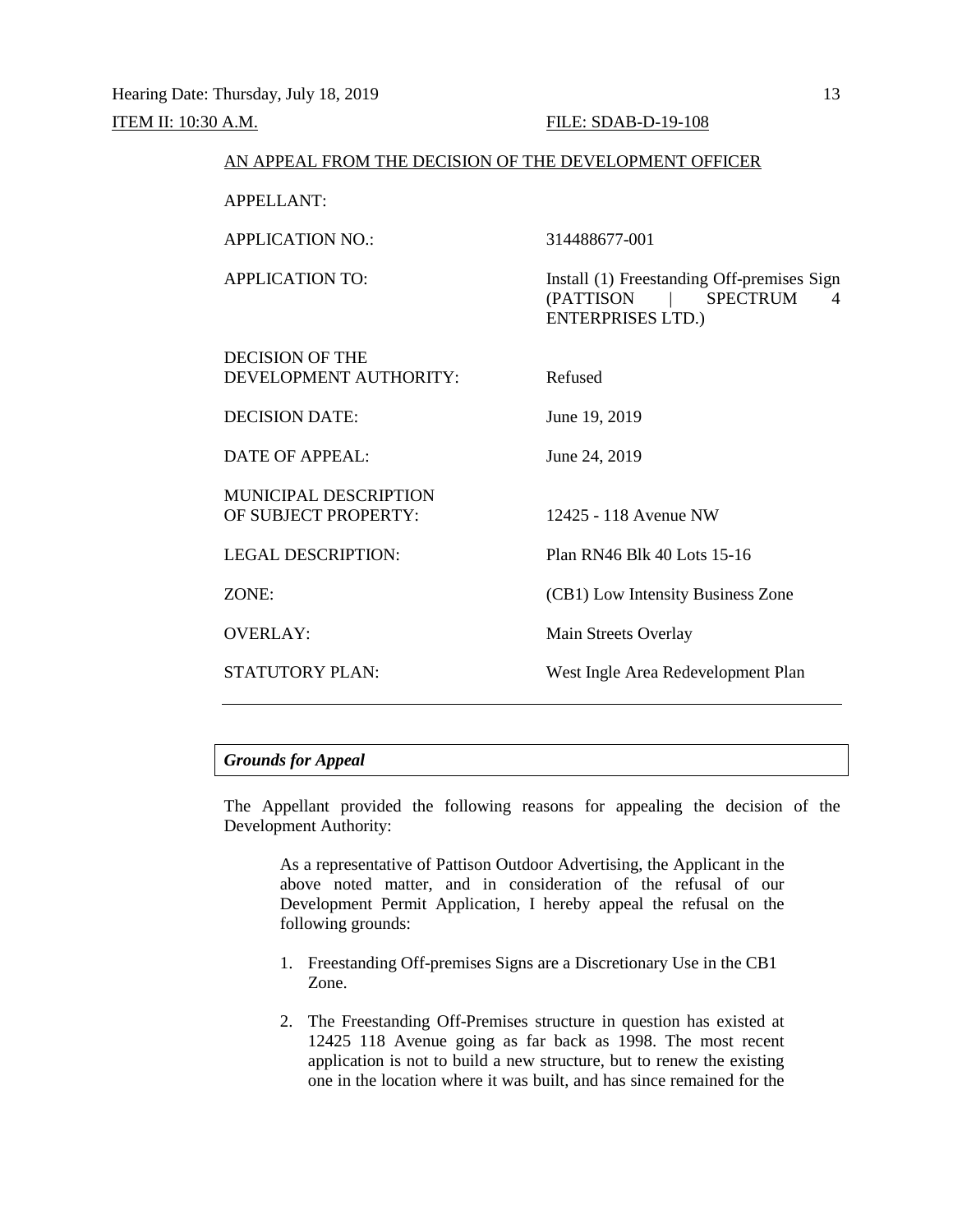past twenty one years. The current structure has existed under the same conditions referenced in the refusal for this application.

- 3. To the extent any variance may be required, it is submitted that granting the same would be appropriate in the circumstances and that the proposed development would not unduly interfere with the amenities of the neighbourhood nor materially interfere with the use, enjoyment or value of neighbouring parcels of land.
- 4. Such further and other reasons as may be presented at the hearing of this appeal.

# *General Matters*

# **Appeal Information:**

The *Municipal Government Act*, RSA 2000, c M-26 states the following:

# **Grounds for Appeal**

**685(1)** If a development authority

- (a) fails or refuses to issue a development permit to a person,
- (b) issues a development permit subject to conditions, or
- (c) issues an order under section 645,

the person applying for the permit or affected by the order under section 645 may appeal to the subdivision and development appeal board.

#### **Appeals**

**686(1)** A development appeal to a subdivision and development appeal board is commenced by filing a notice of the appeal, containing reasons, with the board,

- (a) in the case of an appeal made by a person referred to in section 685(1)
	- (i) with respect to an application for a development permit,
		- (A) within 21 days after the date on which the written decision is given under section 642, […]

#### **Hearing and Decision**

…

**687(3)** In determining an appeal, the subdivision and development appeal board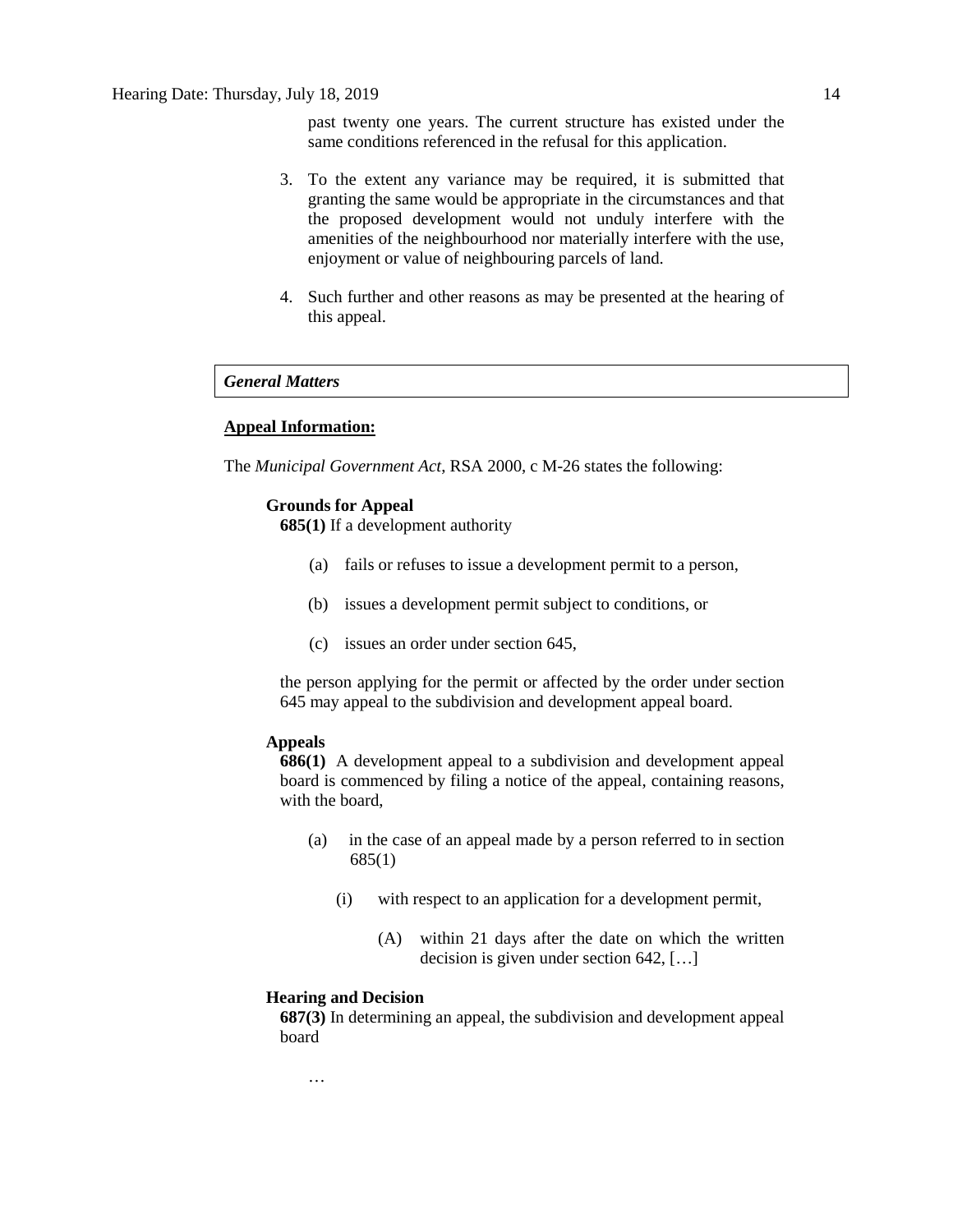- (a.1) must comply with the land use policies;
- (a.2) subject to section 638, must comply with any applicable statutory plans;
- (a.3) subject to clauses (a.4) and (d), must comply with any land use bylaw in effect;
- (a.4) must comply with the applicable requirements of the regulations under the Gaming, Liquor and Cannabis Act respecting the location of premises described in a cannabis licence and distances between those premises and other premises;
	- …
	- (c) may confirm, revoke or vary the order, decision or development permit or any condition attached to any of them or make or substitute an order, decision or permit of its own;
	- (d) may make an order or decision or issue or confirm the issue of a development permit even though the proposed development does not comply with the land use bylaw if, in its opinion,
		- (i) the proposed development would not
			- (A) unduly interfere with the amenities of the neighbourhood, or
			- (B) materially interfere with or affect the use, enjoyment or value of neighbouring parcels of land,
		- and
		- (ii) the proposed development conforms with the use prescribed for that land or building in the land use bylaw.

## **General Provisions from the** *Edmonton Zoning Bylaw:*

Under section 330.3(40), **Freestanding Off-premises Signs** is a **Discretionary Use** in the **(CB1) Low Intensity Business Zone**.

Under section 7.9(3), **Freestanding Off-premises** Signs means "a Freestanding Sign, which is a Permanent Sign, displays Off-premises Advertising and contains no Digital Copy."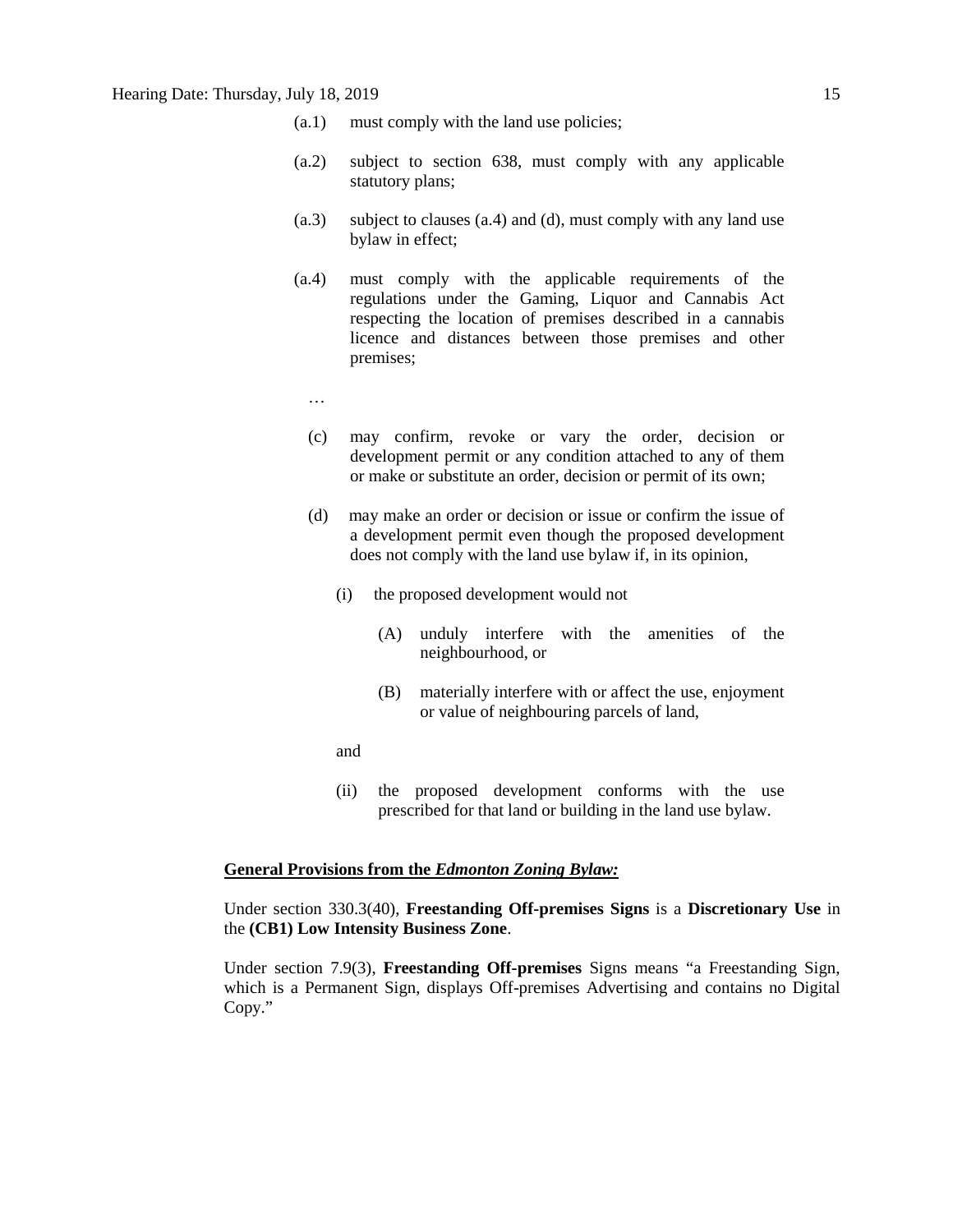Under section 6.2, **Freestanding Signs** means:

a Sign supported independently of a building.



Under section 6.2, **Off-Premise Signs** means:

any Sign displaying Copy that directs attention to a business, activity, product, service or entertainment that cannot be considered as the principal products sold nor a principal business, activity, service or entertainment provided on the premises or Site where the Sign is displayed.

Section 819.5(2) states the following with respect to **Development Regulations for Signs**:

Signs shall complement the pedestrian-oriented commercial environment and shall be provided in accordance with Schedule 59E of this Bylaw, except that:

- a. the maximum Height of a Freestanding Sign shall be [6.0 m,](javascript:void(0);) as measured from Grade to the top of the Freestanding Sign.
- b. Projecting Signs shall be located within [1.0 m](javascript:void(0);) of each individual business entrance of the building facing a public roadway other than a Lane.
- c. Notwithstanding Section 59E.2(2)(e), one additional projecting sign may be permitted per building for the purpose of advertising businesses that do not have access at ground level.
- d. Where regulations for a Sign Use do not appear within [Schedule](javascript:void(0);)  [59E,](javascript:void(0);) the Schedule applicable to the underlying Zone shall apply.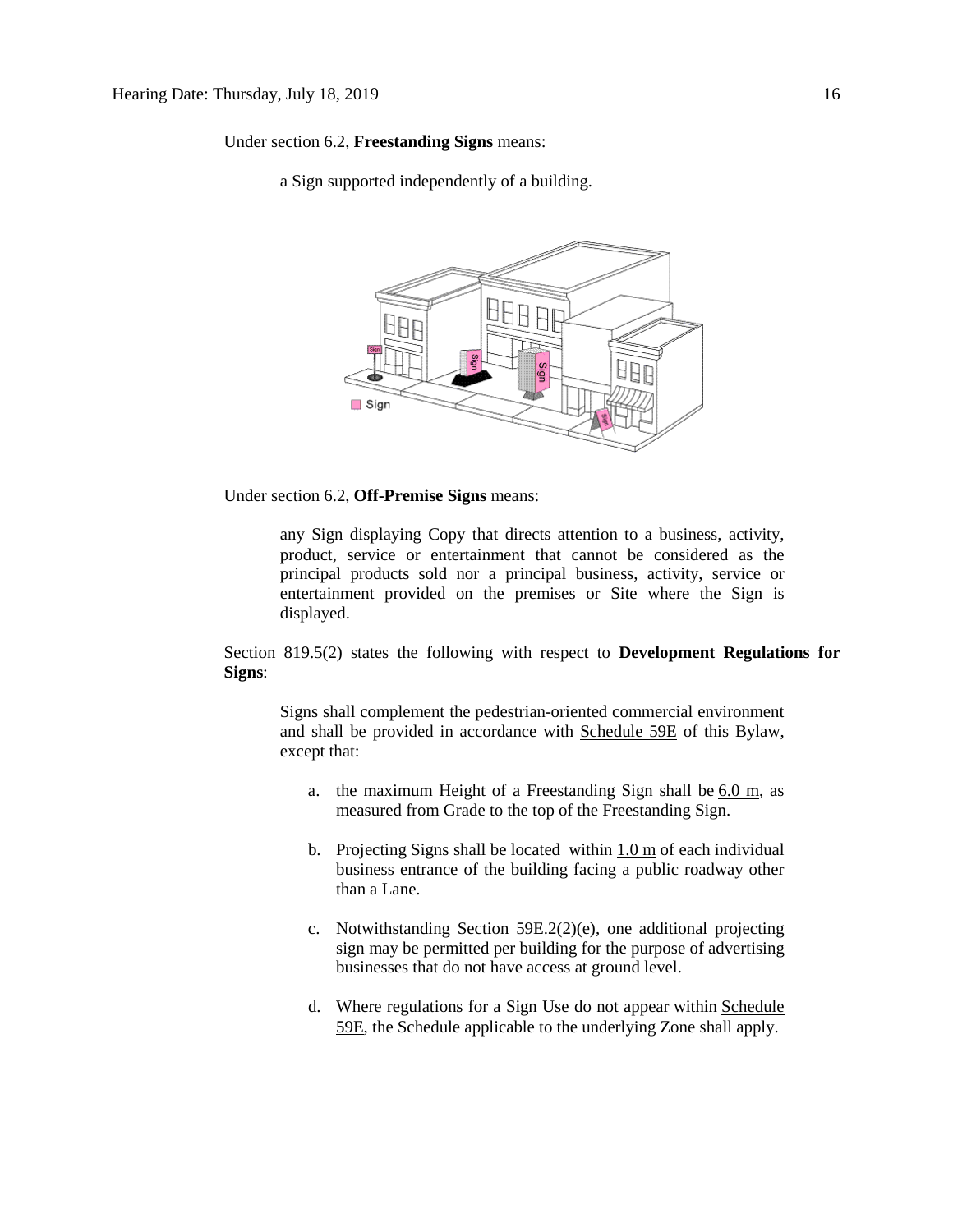Section 330.1 states that the **General Purpose** of the **(CB1) Low Intensity Business Zone** is:

to provide for low intensity commercial, office and service uses located along arterial roadways that border residential areas. Development shall be sensitive and in scale with existing development along the commercial street and any surrounding residential neighbourhood.

Section 819.1 states that the **General Purpose** of the **Main Streets Overlay** is:

to encourage and strengthen the pedestrian-oriented character of Edmonton's main street commercial areas that are located in proximity to residential and transit-oriented areas, by providing visual interest, transparent storefront displays, and amenities for pedestrians.

# *Height*

Section  $819.5(2)(a)$  states "the maximum Height of a Freestanding Sign shall be [6.0 m,](javascript:void(0);) as measured from Grade to the top of the Freestanding Sign."

Under section 6.2, **Height Signs** means the vertical distance measured from the finished ground surface directly under the Sign to the highest point of the Sign."

#### **Development Officer's Determination**

**1. The maximum Height of a Freestanding Sign shall be 6.0 m, as measured from Grade to the top of the Freestanding Sign (Reference Section 819.5(2)(a)). Maximum Height: 6.0 m Proposed Height: 7.9 m Exceeds By: 1.9 m**

**The proposed Freestanding Off-premises Sign is a Discretionary use and requires a variance to height contrary to Section 11.4(1)(b).** [unedited]

*Schedule 59E - Separation Distance*

Schedule 59E.3(2)(g) states:

proposed Sign locations shall be separated from Signs with Digital Copy greater than  $8.0 \text{ m}^2$  or Off-premises Signs as follows:

| Proposed Sign Area | Minimum separation distance from                  |
|--------------------|---------------------------------------------------|
|                    | Signs with Digital Copy greater than              |
|                    | $\frac{8.0 \text{ m}^2}{2}$ or Off-premises Signs |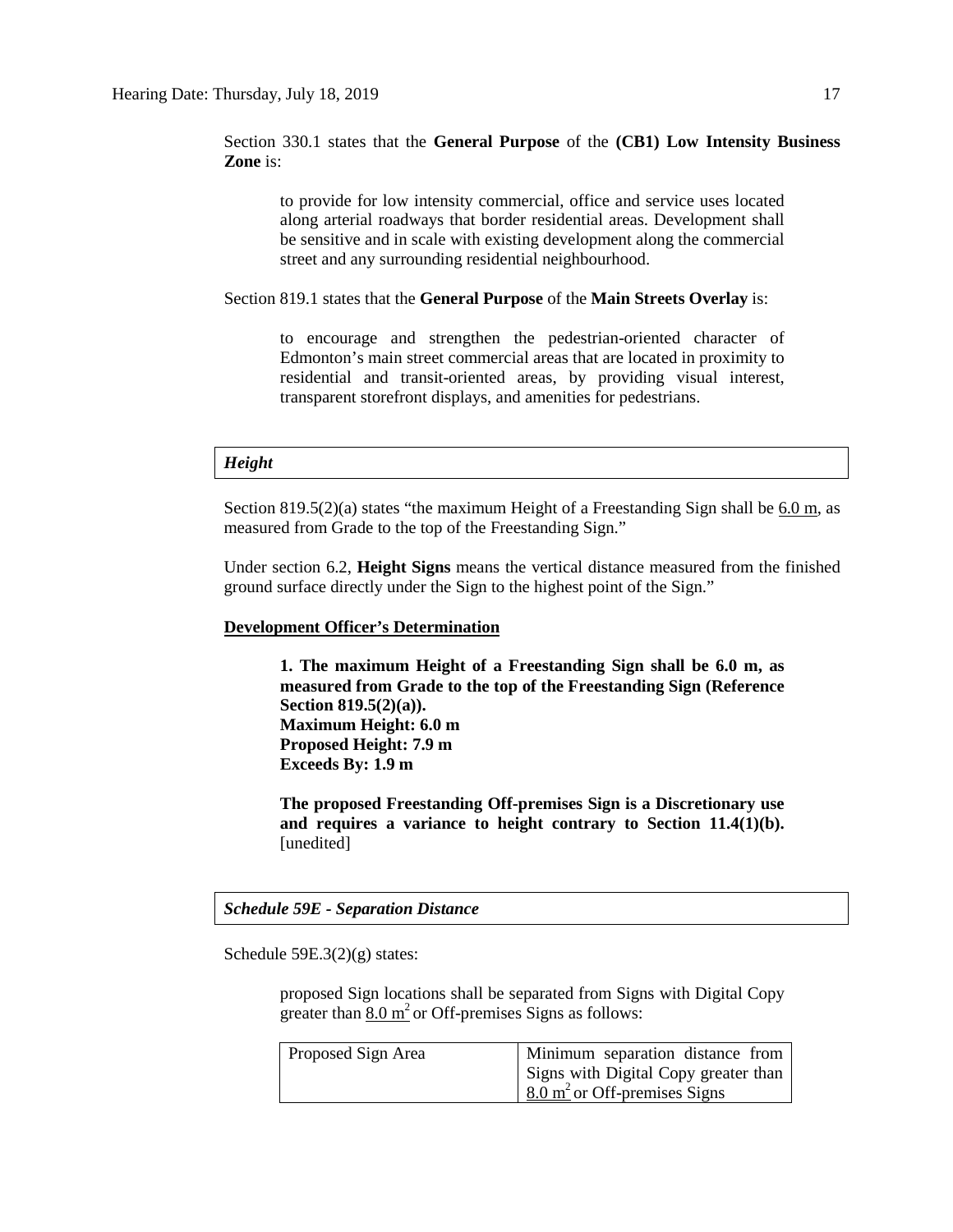Hearing Date: Thursday, July 18, 2019 18

| less than $20 \text{ m}^2$            | 100m |
|---------------------------------------|------|
| 20 m <sup>2</sup> to 40m <sup>2</sup> | 200m |
| Greater than $40 \text{ m}^2$         | 300m |

#### **Development Officer's Determination**

**2. Proposed Sign locations shall be separated from Digital Signs greater than 8.0m2 or Off-premises Signs less than 20m2 by 100m. The separation shall be applied from the larger Off-premises Sign or Digital Sign location (Reference Section 59E.3(2)(g)).**

**Area of Existing PATTISON Sign (DP 000081586-002): 19 m2 Location: 11752 - 124 STREET NW Required Separation Distance: 100 m Proposed Separation Distance: 70 m Deficient by: 30 m**

**The Zoning Bylaw establishes the separation distances between Offpremises Signs to prevent the proliferation of such signs.** [unedited]

Section 59.2(21) states:

Any Sign Use that is a Freestanding Sign shall have a minimum 45.0 m radial separation distance from any other Sign Use that is a Freestanding Sign on the same Site. This separation distance does not apply to different Sign Uses that are co-located on the same Freestanding Sign structure.

#### **Development Officer's Determination**

**3. Any Sign Use that is a Freestanding Sign shall have a minimum 45.0 m radial separation distance from any other Sign Use that is a Freestanding Sign on the same Site. This separation distance does not apply to different Sign Uses that are co-located on the same Freestanding Sign structure (Reference Section 59.2(21)).**

**Existing Freestanding On-premises Burger Baron Sign Required Separation Distance: 45 m Proposed Separation Distance: 22.3 m Deficient by: 22.7 m**

**In the opinion of the Development Officer, the deficiency of separation distance between the Signs on Site results in proliferation, the Zoning Bylaw establishes the separation distances to prevent proliferation.** [unedited]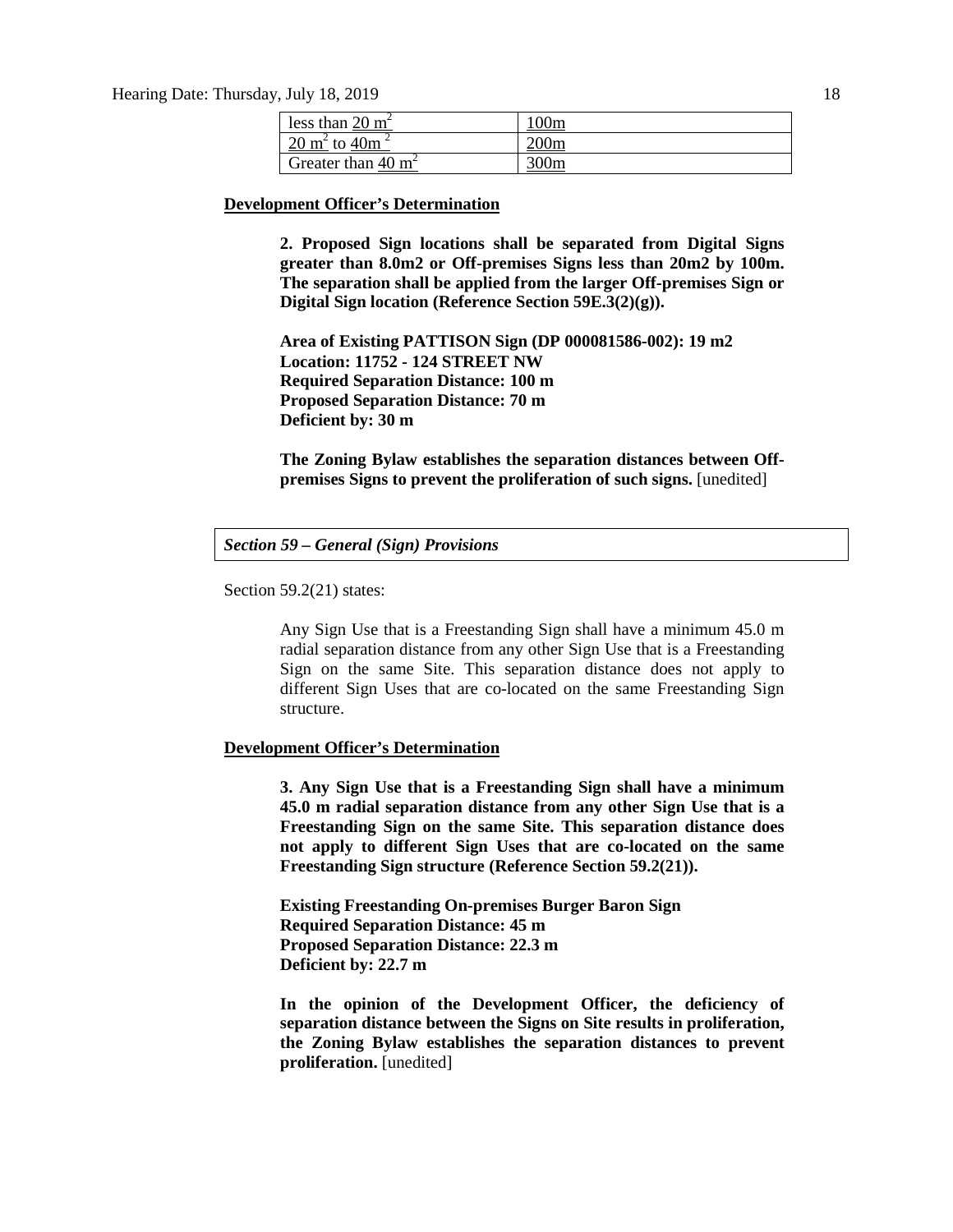*Main Streets Overlay – Community Consultation*

Section 819.4(15) states:

When the Development Officer determines that a Development Permit application does not comply with the regulations contained in this Overlay:

- a. the Development Officer shall send notice to the municipal address and assessed owners of land wholly or partly located within a distance of [60.0 m](javascript:void(0);) of the Site of the proposed development, and the President of each affected Community League and each Business Improvement Area Association operating within the distance described above to outline any requested variances to the Overlay and solicit comments directly related to the proposed variance;
- b. the Development Officer shall not render a decision on the Development Permit application until 21 days after notice has been mailed, unless the Development Officer receives feedback from all specified recipients; and
- c. the Development Officer shall consider any comments directly related to the proposed variance when determining whether to approve the Development Permit application in accordance with Section 11.3.

# Notice to Applicant/Appellant

Provincial legislation requires that the Subdivision and Development Appeal Board issue its official decision in writing within fifteen days of the conclusion of the hearing. \_\_\_\_\_\_\_\_\_\_\_\_\_\_\_\_\_\_\_\_\_\_\_\_\_\_\_\_\_\_\_\_\_\_\_\_\_\_\_\_\_\_\_\_\_\_\_\_\_\_\_\_\_\_\_\_\_\_\_\_\_\_\_\_\_\_\_\_\_\_\_\_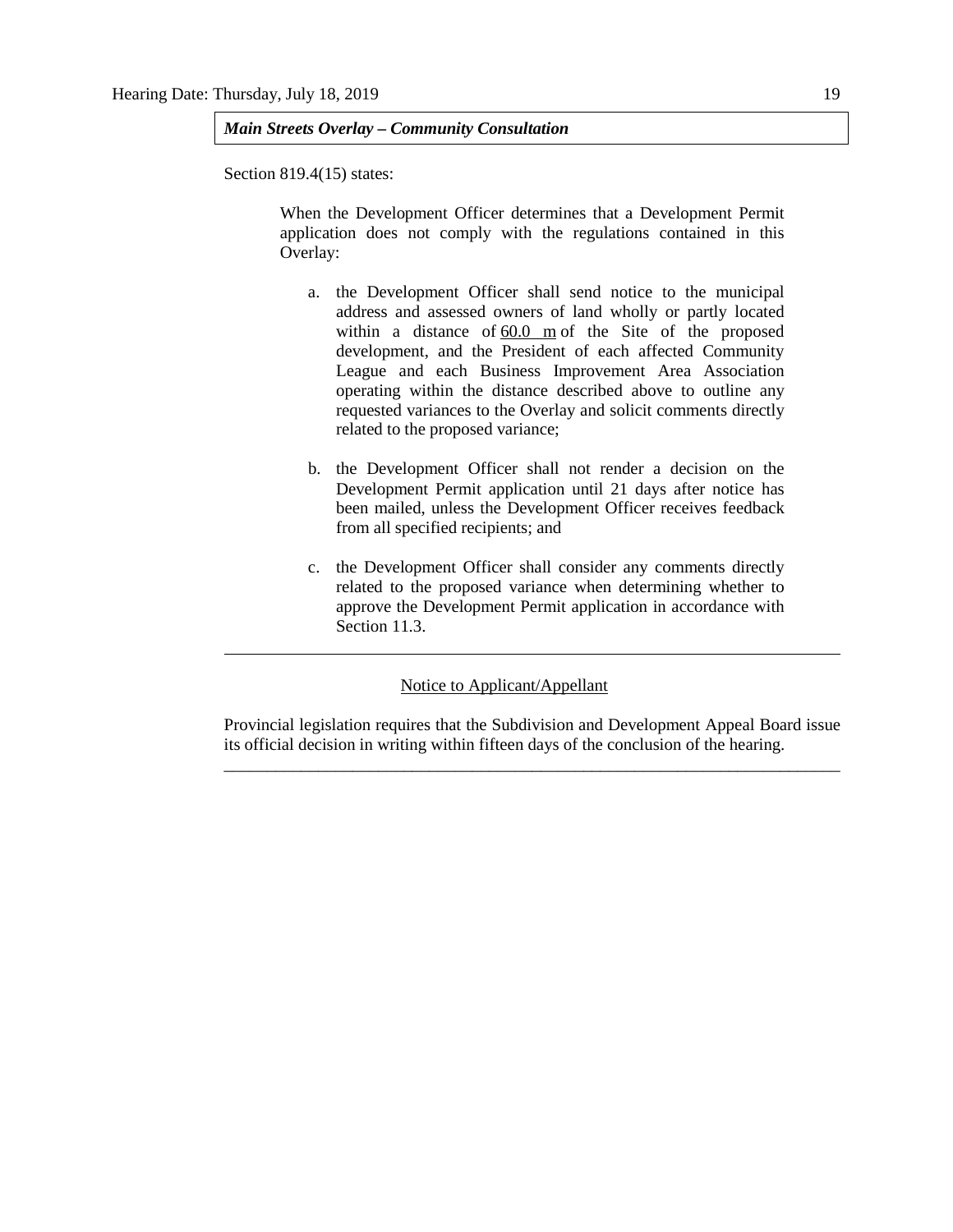| <b>Umönton</b>                                                    |                                                                                                 | Project Number: 314488677-001<br><b>Application Date:</b><br>MAY 23, 2019<br>Printed:<br>June 24, 2019 at 11:26 AM |  |  |  |
|-------------------------------------------------------------------|-------------------------------------------------------------------------------------------------|--------------------------------------------------------------------------------------------------------------------|--|--|--|
|                                                                   | Page:<br>1 of 2                                                                                 |                                                                                                                    |  |  |  |
|                                                                   | <b>Sign Combo Permit</b>                                                                        |                                                                                                                    |  |  |  |
|                                                                   | This document is a Development Permit Decision for the development application described below. |                                                                                                                    |  |  |  |
| <b>Applicant</b><br>Property Address(es) and Legal Description(s) |                                                                                                 |                                                                                                                    |  |  |  |
| 12425 - 118 AVENUE NW<br>Plan RN46 Blk 40 Lots 15-16              |                                                                                                 |                                                                                                                    |  |  |  |
|                                                                   |                                                                                                 |                                                                                                                    |  |  |  |
|                                                                   |                                                                                                 |                                                                                                                    |  |  |  |
| <b>Scope of Application</b>                                       |                                                                                                 |                                                                                                                    |  |  |  |
|                                                                   | To install (1) Freestanding Off-premises Sign (PATTISON   SPECTRUM 4 ENTERPRISES LTD.)          |                                                                                                                    |  |  |  |
| <b>Permit Details</b>                                             |                                                                                                 |                                                                                                                    |  |  |  |
| ASA Sticker No./Name of Engineer:                                 | Class of Permit:                                                                                |                                                                                                                    |  |  |  |
| Construction Value: 10000                                         | <b>Expiry Date:</b>                                                                             |                                                                                                                    |  |  |  |
|                                                                   |                                                                                                 |                                                                                                                    |  |  |  |
| Fascia Off-premises Sign: 0                                       | Freestanding Off-premises Sign: 1                                                               |                                                                                                                    |  |  |  |
| Fascia On-premises Sign: 0                                        | Freestanding On-premises Sign: 0                                                                |                                                                                                                    |  |  |  |
| Roof Off-premises Sign: 0                                         | Projecting Off-premises Sign: 0                                                                 |                                                                                                                    |  |  |  |
| Roof On-premises Sign: 0                                          | Projecting On-premises Sign: 0                                                                  |                                                                                                                    |  |  |  |
| Minor Digital On-premises Sign: 0                                 | Replacement Panel on Existing Sign: 0                                                           |                                                                                                                    |  |  |  |
| Minor Digital Off-premises Sign: 0                                | Comprehensive Sign Design: 0                                                                    |                                                                                                                    |  |  |  |
| Major Digital Sign: 0<br>Minor Digital On/Off-premises Sign: 0    |                                                                                                 |                                                                                                                    |  |  |  |
| I/We certify that the above noted details are correct.            |                                                                                                 |                                                                                                                    |  |  |  |
| Applicant signature:                                              |                                                                                                 |                                                                                                                    |  |  |  |
| <b>Development Application Decision</b>                           |                                                                                                 |                                                                                                                    |  |  |  |
| Refused                                                           |                                                                                                 |                                                                                                                    |  |  |  |
|                                                                   | Issue Date: Jun 19, 2019 Development Authority: MERCIER, KELSEY                                 |                                                                                                                    |  |  |  |
|                                                                   |                                                                                                 |                                                                                                                    |  |  |  |
|                                                                   |                                                                                                 |                                                                                                                    |  |  |  |
|                                                                   |                                                                                                 |                                                                                                                    |  |  |  |
|                                                                   |                                                                                                 |                                                                                                                    |  |  |  |
|                                                                   |                                                                                                 |                                                                                                                    |  |  |  |
|                                                                   |                                                                                                 |                                                                                                                    |  |  |  |
|                                                                   |                                                                                                 |                                                                                                                    |  |  |  |
|                                                                   |                                                                                                 |                                                                                                                    |  |  |  |
|                                                                   |                                                                                                 |                                                                                                                    |  |  |  |
|                                                                   |                                                                                                 |                                                                                                                    |  |  |  |
|                                                                   |                                                                                                 |                                                                                                                    |  |  |  |
|                                                                   |                                                                                                 |                                                                                                                    |  |  |  |
|                                                                   |                                                                                                 |                                                                                                                    |  |  |  |
|                                                                   |                                                                                                 |                                                                                                                    |  |  |  |
|                                                                   | THIS IS NOT A PERMIT                                                                            |                                                                                                                    |  |  |  |
|                                                                   |                                                                                                 |                                                                                                                    |  |  |  |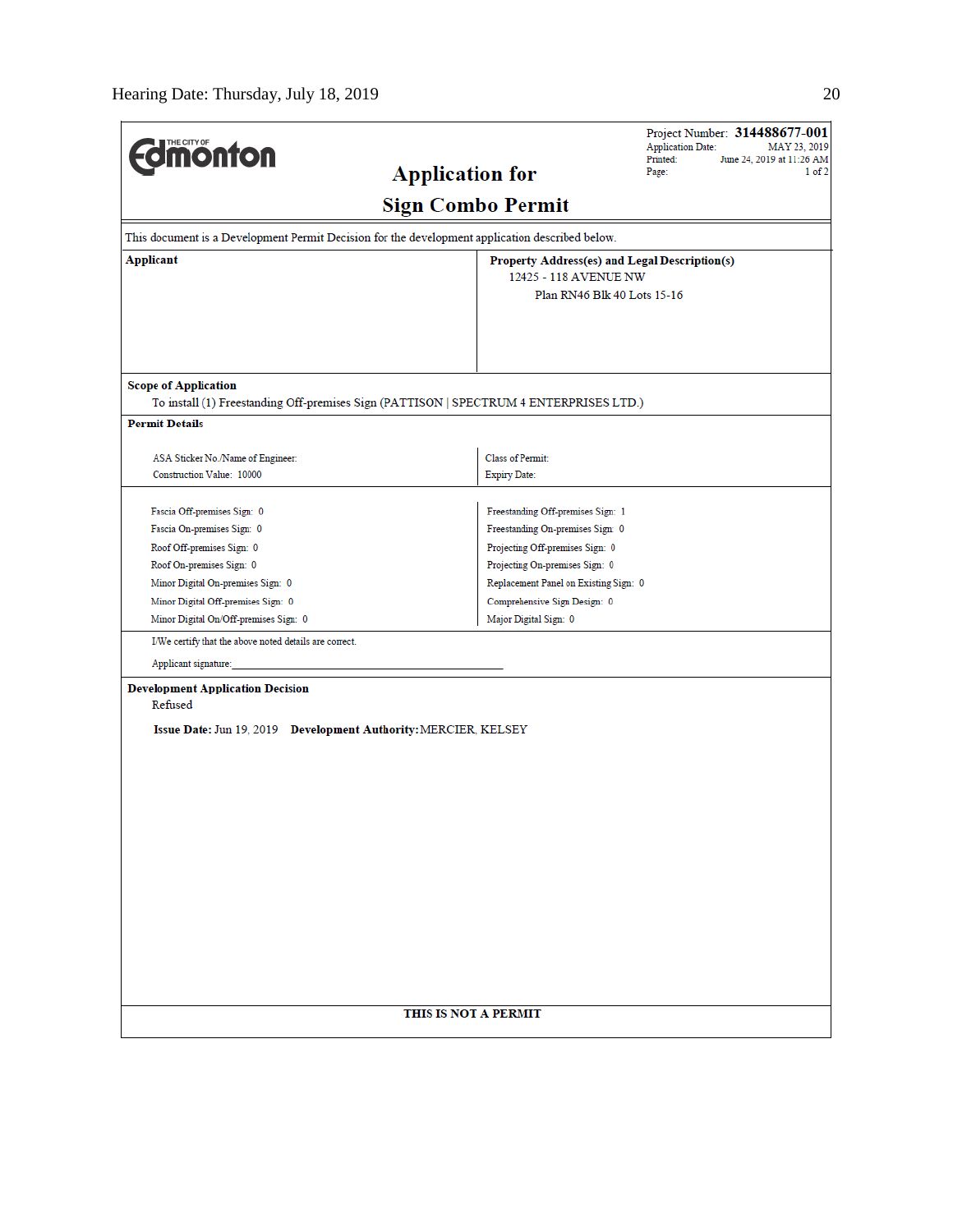$\overline{a}$ 

| <b><i><u><b>Inonton</b></u></i></b>                                                                                                                                                                                                                                                                                                     |                                                                                                                                                                                                                         |                        |          | <b>Application Date:</b> | Project Number: 314488677-001<br>MAY 23, 2019 |  |  |
|-----------------------------------------------------------------------------------------------------------------------------------------------------------------------------------------------------------------------------------------------------------------------------------------------------------------------------------------|-------------------------------------------------------------------------------------------------------------------------------------------------------------------------------------------------------------------------|------------------------|----------|--------------------------|-----------------------------------------------|--|--|
|                                                                                                                                                                                                                                                                                                                                         |                                                                                                                                                                                                                         | <b>Application for</b> |          | Printed:<br>Page:        | June 24, 2019 at 11:26 AM<br>$2$ of $2$       |  |  |
| <b>Sign Combo Permit</b>                                                                                                                                                                                                                                                                                                                |                                                                                                                                                                                                                         |                        |          |                          |                                               |  |  |
| <b>Reason for Refusal</b>                                                                                                                                                                                                                                                                                                               |                                                                                                                                                                                                                         |                        |          |                          |                                               |  |  |
| 1. The maximum Height of a Freestanding Sign shall be 6.0 m, as measured from Grade to the top of the Freestanding Sign<br>(Reference Section 819.5 $(2)(a)$ ).<br>Maximum Height: 6.0 m<br>Proposed Height: 7.9 m<br>Exceeds By: 1.9 m                                                                                                 |                                                                                                                                                                                                                         |                        |          |                          |                                               |  |  |
| The proposed Freestanding Off-premises Sign is a Discretionary use and requires a variance to height contrary to Section 11.4(1)(b)                                                                                                                                                                                                     |                                                                                                                                                                                                                         |                        |          |                          |                                               |  |  |
| 2. Proposed Sign locations shall be separated from Digital Signs greater than 8.0m2 or Off-premises Signs less than 20m2 by 100m.<br>The separation shall be applied from the larger Off-premises Sign or Digital Sign location (Reference Section 59E.3(2)(g)).                                                                        |                                                                                                                                                                                                                         |                        |          |                          |                                               |  |  |
| Area of Existing PATTISON Sign (DP 000081586-002): 19 m2                                                                                                                                                                                                                                                                                |                                                                                                                                                                                                                         |                        |          |                          |                                               |  |  |
| Location: 11752 - 124 STREET NW<br>Required Separation Distance: 100 m                                                                                                                                                                                                                                                                  |                                                                                                                                                                                                                         |                        |          |                          |                                               |  |  |
| Proposed Separation Distance: 70 m                                                                                                                                                                                                                                                                                                      |                                                                                                                                                                                                                         |                        |          |                          |                                               |  |  |
| Deficient by: 30 m                                                                                                                                                                                                                                                                                                                      |                                                                                                                                                                                                                         |                        |          |                          |                                               |  |  |
| The Zoning Bylaw establishes the separation distances between Off-premises Signs to prevent the proliferation of such signs.                                                                                                                                                                                                            |                                                                                                                                                                                                                         |                        |          |                          |                                               |  |  |
| 3. Any Sign Use that is a Freestanding Sign shall have a minimum 45.0 m radial separation distance from any other Sign Use that is<br>a Freestanding Sign on the same Site. This separation distance does not apply to different Sign Uses that are co-located on the same<br>Freestanding Sign structure (Reference Section 59.2(21)). |                                                                                                                                                                                                                         |                        |          |                          |                                               |  |  |
| Deficient by: 22.7 m                                                                                                                                                                                                                                                                                                                    | Existing Freestanding On-premises Burger Baron Sign<br>Required Separation Distance: 45 m<br>Proposed Separation Distance: 22.3 m                                                                                       |                        |          |                          |                                               |  |  |
|                                                                                                                                                                                                                                                                                                                                         | In the opinion of the Development Officer, the deficiency of separation distance between the Signs on Site results in proliferation,<br>the Zoning Bylaw establishes the separation distances to prevent proliferation. |                        |          |                          |                                               |  |  |
| <b>Rights of Appeal</b>                                                                                                                                                                                                                                                                                                                 |                                                                                                                                                                                                                         |                        |          |                          |                                               |  |  |
| The Applicant has the right of appeal within 21 days after the date on which the decision is made, as outlined in Section 683<br>through 689 of the Municipal Government Act.                                                                                                                                                           |                                                                                                                                                                                                                         |                        |          |                          |                                               |  |  |
| Fees                                                                                                                                                                                                                                                                                                                                    |                                                                                                                                                                                                                         |                        |          |                          |                                               |  |  |
|                                                                                                                                                                                                                                                                                                                                         | <b>Fee Amount</b>                                                                                                                                                                                                       | <b>Amount Paid</b>     | Receipt# | <b>Date Paid</b>         |                                               |  |  |
| <b>Existing Without Dev Permit Penalty</b><br>Fee                                                                                                                                                                                                                                                                                       | \$282.00                                                                                                                                                                                                                | \$282.00               | 05884432 | May 30, 2019             |                                               |  |  |
| Sign Development Application Fee                                                                                                                                                                                                                                                                                                        | \$282.00                                                                                                                                                                                                                | \$282.00               | 05884432 | May 30, 2019             |                                               |  |  |
| <b>Total GST Amount:</b>                                                                                                                                                                                                                                                                                                                | \$0.00                                                                                                                                                                                                                  |                        |          |                          |                                               |  |  |
| <b>Totals for Permit:</b>                                                                                                                                                                                                                                                                                                               | \$564.00                                                                                                                                                                                                                | \$564.00               |          |                          |                                               |  |  |
|                                                                                                                                                                                                                                                                                                                                         |                                                                                                                                                                                                                         |                        |          |                          |                                               |  |  |
|                                                                                                                                                                                                                                                                                                                                         |                                                                                                                                                                                                                         |                        |          |                          |                                               |  |  |
|                                                                                                                                                                                                                                                                                                                                         |                                                                                                                                                                                                                         | THIS IS NOT A PERMIT   |          |                          |                                               |  |  |
|                                                                                                                                                                                                                                                                                                                                         |                                                                                                                                                                                                                         |                        |          |                          |                                               |  |  |